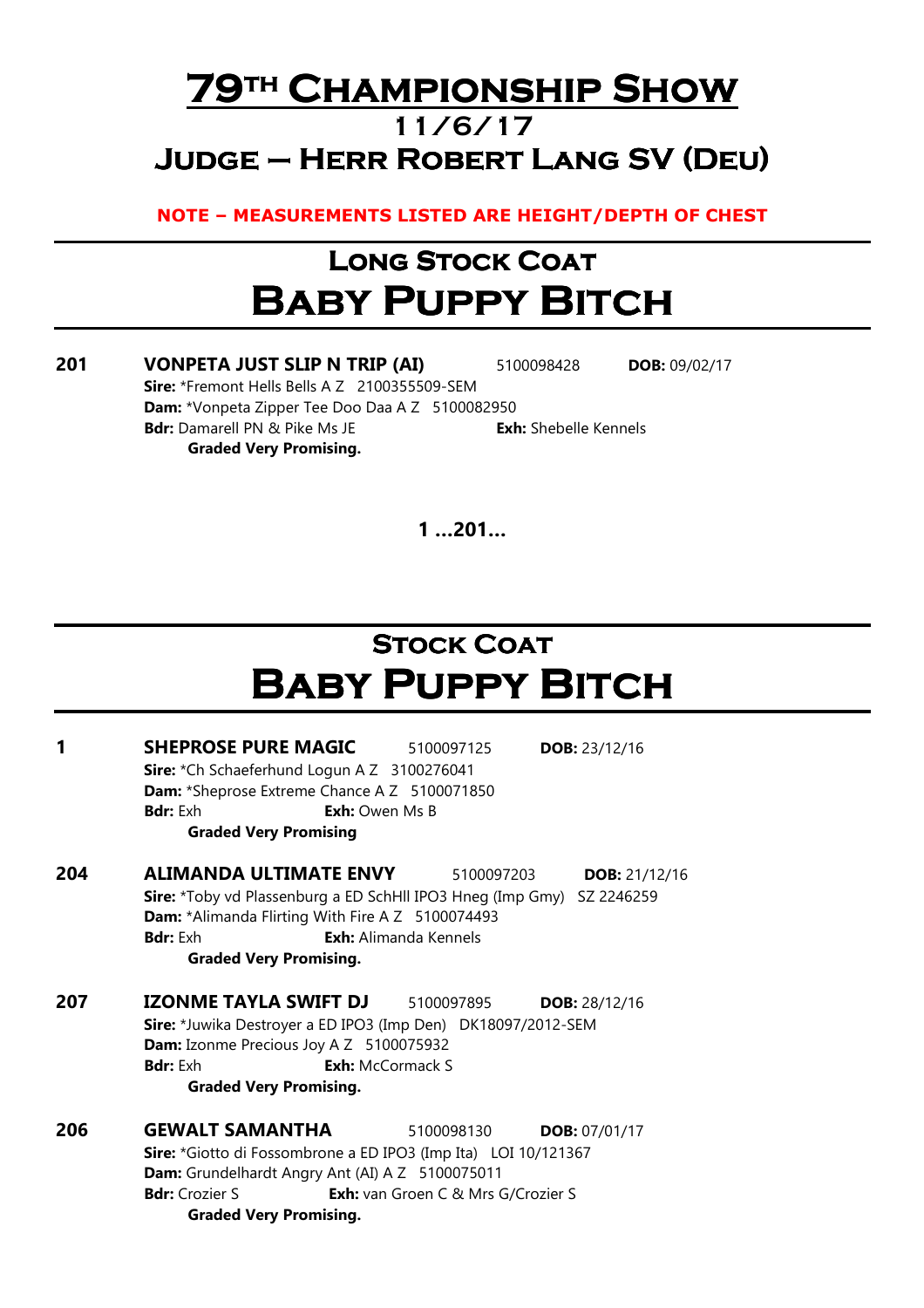| 202 | <b>LEPPSDORF CHI CHI</b><br>5100097474<br><b>DOB:</b> 15/12/16<br>Sire: *Ch Schaeferhund Xesko A Z 3100276038<br>Dam: *Leppsdorf Sapphira A Z 5100074243<br>Exh: Hume Miss L<br><b>Bdr:</b> Exh<br><b>Graded Very Promising.</b>                                        |
|-----|-------------------------------------------------------------------------------------------------------------------------------------------------------------------------------------------------------------------------------------------------------------------------|
| 213 | <b>LAGO HULANA</b><br>5100098983<br>DOB: 03/03/17<br>Sire: *Toby vd Plassenburg a ED SchHll IPO3 Hneg (Imp Gmy) SZ 2246259<br>Dam: *Lago Firenze A Z 5100073713<br><b>Bdr:</b> Lago Kennels<br><b>Exh:</b> Lygdakis G<br><b>Graded Very Promising.</b>                  |
| 210 | <b>DELLARESS EVANGALISTA</b><br>3100354506<br>DOB: 29/01/17<br>Sire: *Toby vd Plassenburg a ED SchHll IPO3 Hneg (Imp Deu) SZ 2246259<br>Dam: *Dellaress Ugly Betty A Z 3100282099<br>Exh: Colenso Mrs J<br><b>Bdr:</b> Exh<br><b>Graded Very Promising.</b>             |
| 212 | <b>VONPETA JUST JACS HIT (AI)</b><br>5100098425<br><b>DOB: 09/02/17</b><br>Sire: *Fremont Hells Bells A Z 2100355509-SEM<br>Dam: *Vonpeta Zipper Tee Doo Daa A Z 5100082950<br><b>Bdr:</b> Exh<br><b>Exh:</b> Pike Ms JE & Damarell PN<br><b>Graded Very Promising.</b> |
| 203 | <b>IZONME GO GO ADELE DJ</b><br>5100097896<br><b>DOB:</b> 28/12/16<br>Sire: *Juwika Destroyer a ED IPO3 (Imp Den) DK18097/2012-SEM<br>Dam: Izonme Precious Joy A Z 5100075932<br><b>Bdr:</b> Exh<br><b>Exh:</b> McCormack S<br><b>Graded Very Promising.</b>            |
| 209 | <b>GEWALT GIZMO</b><br>5100098135<br><b>DOB:</b> 25/01/17<br>Sire: *Ch Alimanda Fire Walker A Z 5100074495<br><b>Dam:</b> *Bramblegait Huntress A Z 4100212362<br><b>Exh:</b> Crozier S & Alimanda Kennels<br><b>Bdr:</b> Crozier S<br><b>Graded Very Promising.</b>    |
| 208 | <b>TAURORN WHATSERNAME</b><br>5100097813<br><b>DOB:</b> 11/01/17<br>Sire: *Sundaneka Young Gun A Z 2100392822<br>Dam: *Taurorn Quarallia A Z 5100066623<br><b>Exh:</b> Wellman Ms G<br><b>Bdr:</b> Exh<br><b>Graded Promising.</b>                                      |
|     | $11$ $2204$ $3207$ $4206$ $5202$ $6213$                                                                                                                                                                                                                                 |

7 …210… 8 …212… 9 …203… 10 …209… 11 …208…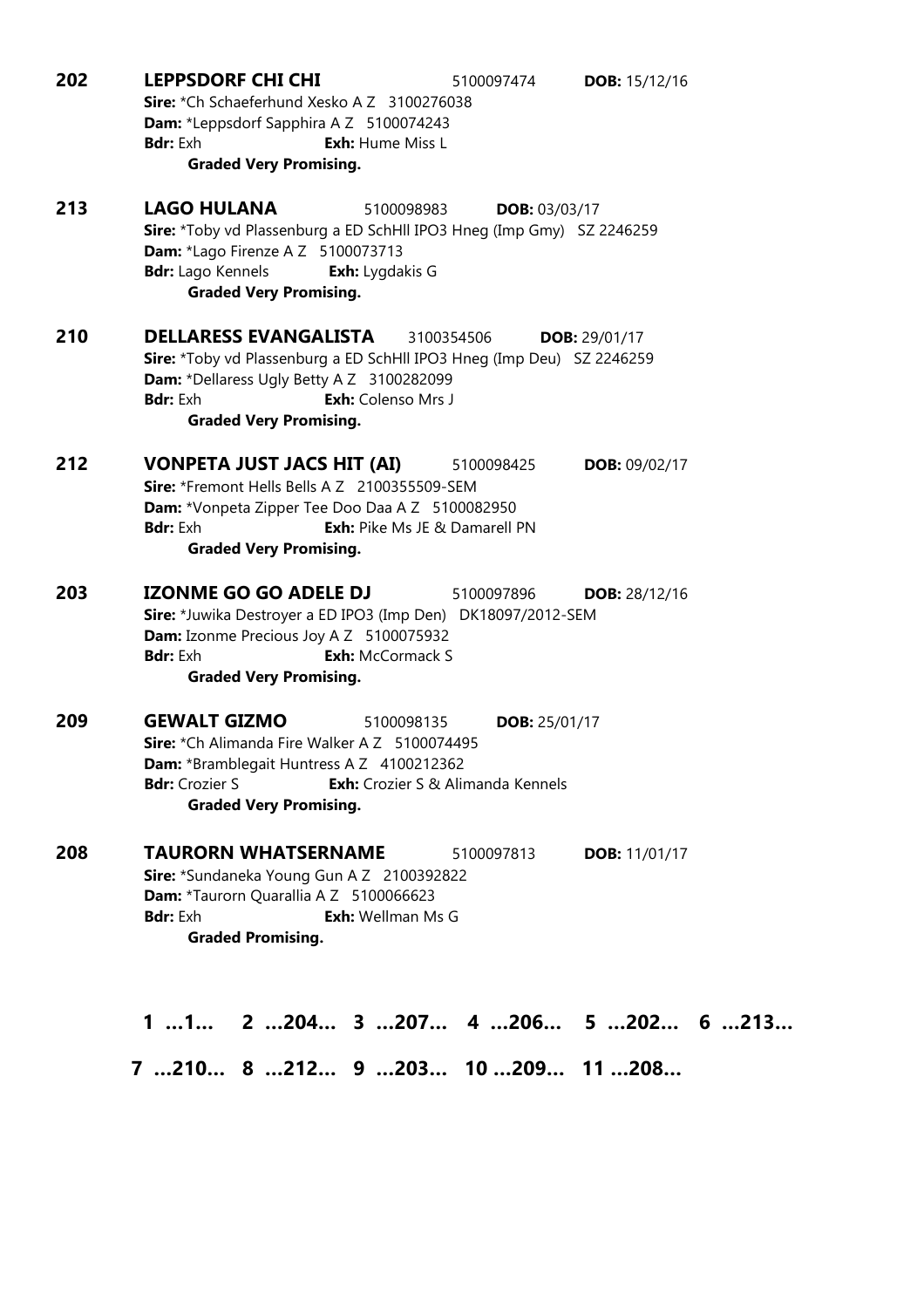# LONG STOCK COAT **MINOR PUPPY BITCH**

214 DERHARV GENERATION GOLD 3100351070 DOB: 25/11/16 Sire: \*Seigen Jack In A Box A Z 6100066423 Dam: \*Derharv Pure Blonde A Z 3100299249 **Bdr:** Exh **Exh:** Kelly Mrs H Graded Very Promising.

215 IMAGICK DIOR 9100283715 DOB: 25/11/16 Sire: \*Ch Shernaa Pakros a ED IPO2 HT Hneg (Imp UK) APO 2551901 Dam: \*Lago Elena A Z 5100073719 **Bdr:** Macklin MA **Exh:** Stacey Mrs T Graded Very Promising.

1 …214… 2 …215…

# **STOCK COAT MINOR PUPPY BITCH**

216 RHOSYN VANTARA 5100095840 DOB: 30/09/16 Sire: \*Ch Calle v Westervenn a ED IPO2 Hneg (Imp Deu) SZ228113 Dam: \*Rhosyn Taperstry A Z 5100065237 **Bdr:** Exh **Exh:** Collins SJ & Mrs C Graded Very Promising. **2** KYOARA HOLLY 4100282943 DOB: 3/11/16 Sire: \*Labo v Schollweiher a ED SchHlll IPO3 (Imp Deu) SZ 2252448 Dam: \*Briska Kaizen a ED IPO1 (Imp Deu) SZ 2289917 Bdr: Oar RJ **Exh:** Owen Ms B Graded Very Promising **224 TAURORN VA VA VOOM** 5100096812 **DOB:** 28/11/16 Sire: \*Sundaneka Young Gun A Z 2100392822 Dam: Taurorn Rumour Has It A Z 5100072548 **Bdr:** Exh **Exh:** Wellman Ms G Graded Very Promising. 220 ZIBELLINA BROOKLYN WE GO HARD 5100096332 DOB: 19/10/16 Sire: \*Ch Jaknell Coz Im TNT A Z 2100039049 Dam: \*Shepherdhill Venus A Z 5100073237 Bdr: Exh **Exh:** Zibellina Kennels Graded Very Promising.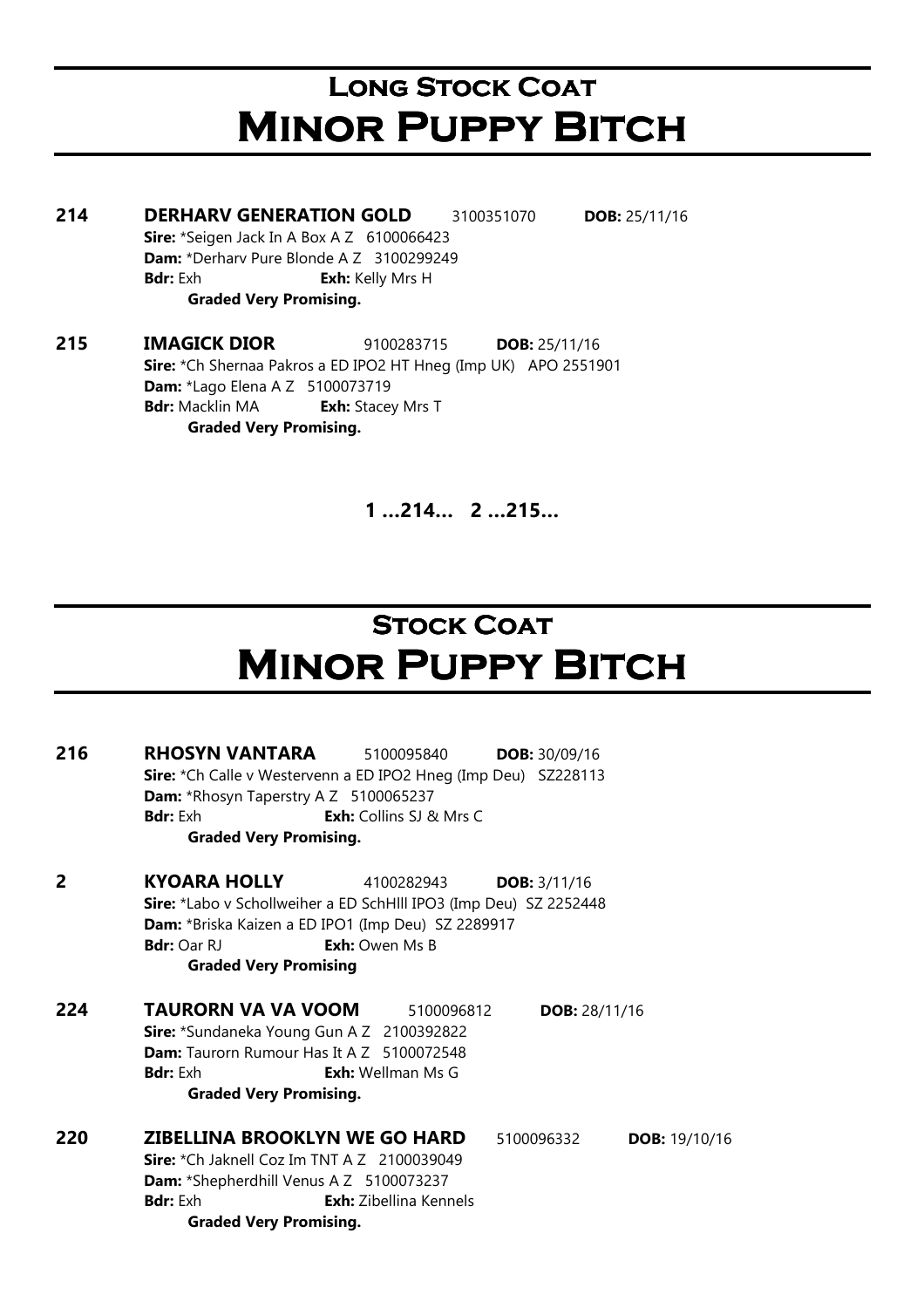| 222 | <b>JAYSHELL PROSECCO</b><br>3100348662<br>DOB: 26/10/16                           |  |  |  |  |  |
|-----|-----------------------------------------------------------------------------------|--|--|--|--|--|
|     | Sire: *Labo v Schollweiher a ED SchHlll IPO3 (Imp Gmy) SZ 2252448                 |  |  |  |  |  |
|     | Dam: *Jayshell Kenzie A Z 3100311547                                              |  |  |  |  |  |
|     | <b>Bdr:</b> McDermott P & Mrs N<br><b>Exh:</b> McDermott P & Mrs N                |  |  |  |  |  |
|     | <b>Graded Very Promising.</b>                                                     |  |  |  |  |  |
| 225 | <b>EVERLIEB GERTRUDE</b><br>5100097187<br>DOB: 08/12/16                           |  |  |  |  |  |
|     | Sire: *Arkahla You Can Not B Serious A Z 5100080690                               |  |  |  |  |  |
|     | Dam: *Everlieb Bazinga A Z 5100070791                                             |  |  |  |  |  |
|     | <b>Bdr:</b> Everlieb Kennels<br><b>Exh:</b> DeLuca Mrs H                          |  |  |  |  |  |
|     | <b>Graded Very Promising.</b>                                                     |  |  |  |  |  |
| 219 | <b>KAPERVILLE JOURNEY WAY</b><br>6100101701<br><b>DOB: 14/10/16</b>               |  |  |  |  |  |
|     | Sire: *Ch Schaeferhund Xesko A Z 3100276038                                       |  |  |  |  |  |
|     | Dam: *Kaperville Smith N Wesson A Z 6100088241                                    |  |  |  |  |  |
|     | <b>Bdr:</b> Animal Kapers Boarding Kennels<br><b>Exh:</b> Hume Miss L & Crozier S |  |  |  |  |  |
|     | <b>Graded Very Promising.</b>                                                     |  |  |  |  |  |
| 221 | <b>STOLZERHUND MISS DEMEANOR</b><br>5100096620<br><b>DOB:</b> $04/11/16$          |  |  |  |  |  |
|     | Sire: *Ch Schaeferhund Xesko A Z 3100276038                                       |  |  |  |  |  |
|     | Dam: *Leppsdorf Tilly A Z 5100079036                                              |  |  |  |  |  |
|     | <b>Bdr:</b> Exh<br>Exh: Quinn Mrs L                                               |  |  |  |  |  |
|     | <b>Graded Very Promising.</b>                                                     |  |  |  |  |  |
|     |                                                                                   |  |  |  |  |  |
|     |                                                                                   |  |  |  |  |  |
|     | $3224$ 4 220<br>$1216$ $22$                                                       |  |  |  |  |  |

5 …222… 6 …225… 7 …219… 8 …221…

#### **LONG STOCK COAT** PUPPY BITCH

226 KARASTRO QWIK SMOKIN CHILLI 3100346193 DOB: 05/08/16 Sire: \*Vanharley Thundanlightng A Z 3100241504 Dam: \*Karastro Furious Flame A Z 3100267038 **Bdr:** Exh **Exh:** Berghofer Ms D Graded Very Promising.

227 GILARISHA ZSA ZSA 5100095774 DOB: 26/08/16 Sire: \*Ch Shernaa Pakros a ED IPO2 HT Hneg (Imp UK) AP02551901 Dam: \*Gilarisha Twist of Fate A Z 5100077732 **Bdr:** Gilarisha Kennels **Exh:** Archbold Mrs R Graded Very Promising.

1 …226… 2 …227…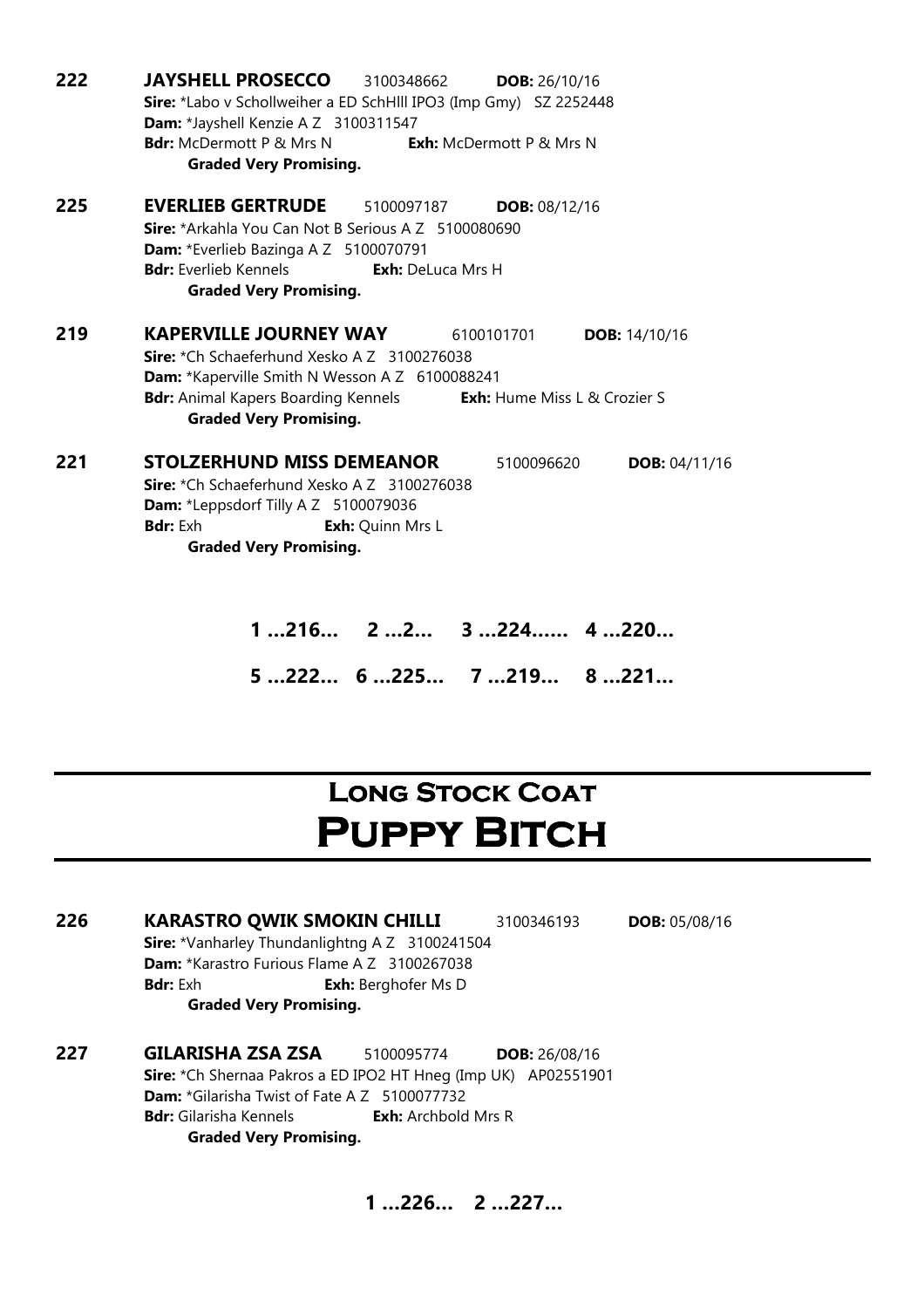### **STOCK COAT** PUPPY BITCH

233 VONPETA GIVE US A GRIN (AI) 5100094769 DOB: 04/07/16 Sire: \*Fremont Hells Bells A Z 2100355509-SEM Dam: \*Natchez Evas Revenge A Z 5100077337 **Bdr:** Exh **Exh:** Pike Ms JE & Damarell PN Graded Very Promising. **232 ALIMANDA TICKLED PINK** 5100095633 **DOB:** 10/09/16 Sire: \*Ch Xaro vd Plassenburg a ED IPO2 Hneg (Imp Deu) SZ 2259567 Dam: \*Ch Alimanda Greys Anatomy A Z 5100074988 Bdr: Exh **Exh:** Alimanda Kennels Graded Very Promising. 231 VONPETA FAZE IM GOIN THRU 5100094630 DOB: 28/06/16 Sire: \*Ch Alimanda Fire Walker A Z 5100074495 Dam: \*Vonpeta Ourbillidakid A Z 5100059546 **Bdr:** Exh **Exh:** Pike Ms JE & Damarell PN Graded Very Promising. 228 VONPETA HOLLOW VICTORY 5100094863 DOB: 19/07/16 Sire: \*Toby vd Plassenburg a ED SchHll IPO3 Hneg (Imp Gmy) SZ 2246259 Dam: \*Ch Vonpeta Xmissustoo A Z 5100081578 **Bdr:** Exh: Pike Ms JE & Damarell PN Graded Very Promising. 229 BELLUNA ALLIZE 5100095142 DOB: 04/08/16 Sire: \*Sup Ch Vonpeta Ugottabekidding A Z 5100073113 Dam: \*Vonrauten Delite A Z 5100059280 **Bdr:** Exh: Smith-Mitchell Miss S Graded Very Promising.

1 …233… 2 …232… 3 …231… 4 …228… 5 …229…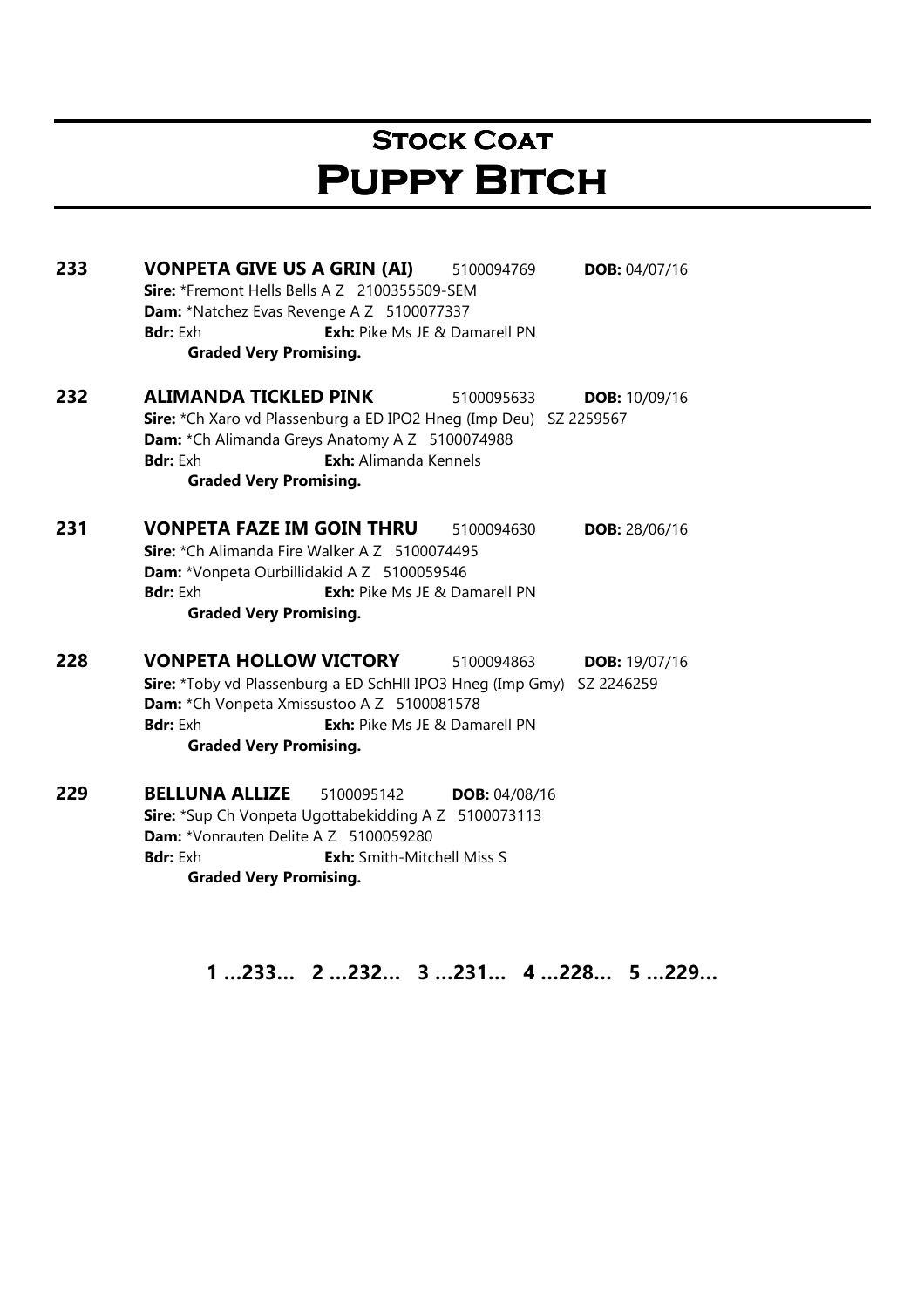### LONG STOCK COAT **JUNIOR BITCH**

236 RANDINKA ROCK STAR 3100341272 DOB: 30/04/16 Sire: \*Juwika Destroyer a ED IPO3 (Imp Den) DK 18097/2012 Dam: \*Bodecka A Cut Above A Z 3100293143 Bdr: Randinka Kennels **Exh: Booth J** 

13 months. 58/27.5cm. Over medium size, strong, powerful female with very good pigmentation. The pronounced stretched female has a high wither, straight back and good croup. Good fore and very good hindquarter angulations. Stands straight in front. Correct coming and going. Fluent and balanced gaiting. Graded Very Good.

**234 SCHAEFERHUND STACEY** 3100336398 **DOB:** 08/02/16 Sire: \*Labo v Schollweiher a ED SchHlll IPO3 (Imp Deu) SZ 2252448 Dam: \*Schaeferhund Xeena A Z 3100276041 Bdr: Bohdal Mrs I Exh: Stacey Mrs T

16 months. 62cm/27.5cm. Very big, strong, powerful female. Powerful, well constructed, expressive head. High wither, straight back. Pronounced, inclined croup which could be a little bit longer. Good angulation in the front, very good angulation in the rear. Straight front, chest proportions are balanced. Coming and going is straight. Movement is powerful and fluent. Graded Very Good.

**235 GRANDWEST GOLD SPARKLE** 6100098022 **DOB:** 02/04/16 **Sire:** \*Astasia Paca A Z 4100190308 Dam: \*Grandwest Utara A Z 6100086952 **Bdr:** Willis DR & Mrs CM **Exh:** Cooke I & Mrs M

14 months. 59.5cm/28.5cm. Over medium size, strong, powerful female with correct body proportions. Expressive head. High wither, straight back. The long croup is very steep. Good angles in the front, very good angles in the rear. Stands nearly straight in front. Balanced chest proportions. Straight coming and going. Fluent, powerful, balanced gait. Graded Very Good.

1 …236… 2 …234… 3 …235…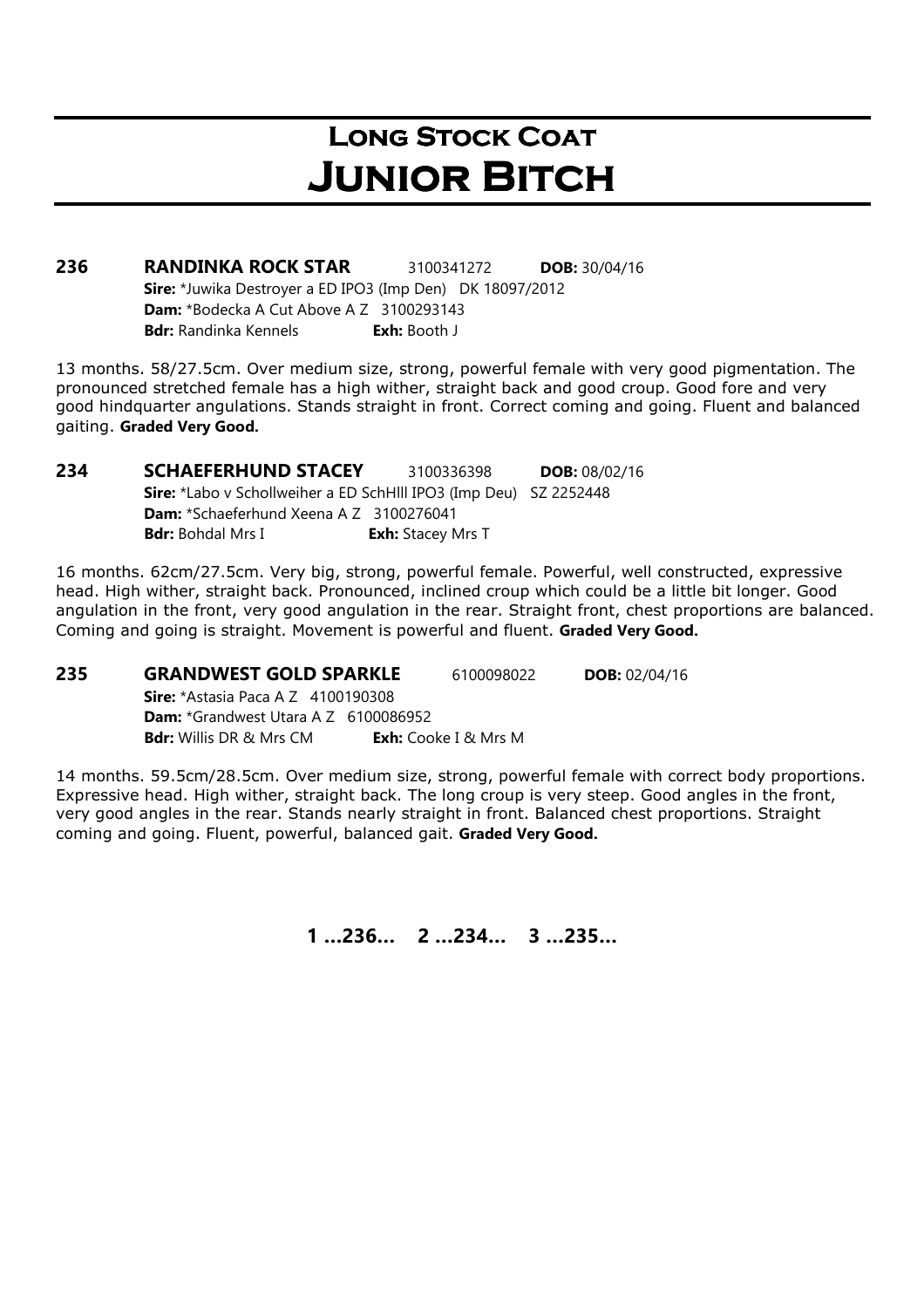# **STOCK COAT JUNIOR BITCH**

238 LAGO GIANNINA A Z 5100091767 DOB: 16/01/16 Sire: \*Odin Delle Terre Matildiche HD ED IPO1 Hneg (Imp Ita) LOI 09/144632 Dam: \*Babenberg Jasmina A Z 5100069280 Bdr: Lago Kennels Exh: Lago & Babenberg Kennels

16 months. Dbl P1 Upper Left. 59/28.5cm. Over medium size, medium strong, powerful female, very correct body proportions. very well constructed, expressive head. High wither, straight back, good croup. Good angulation in the front, very good angulation in the rear. Stands correct in front with balanced chest proportions. Very correct coming and going. Shows a fluent and powerful gait. Graded Very Good.

244 RHOSYN TAYNTED AFFAIR 5100094204 DOB: 08/06/16 Sire: \*Ch Calle v Westervenn a ED IPO2 Hneg (Imp Deu) SZ 2281138 Dam: \*Rhosyn Dangerous Affair A Z 5100073936 **Bdr:** Exh **Exh:** Collins SJ & Mrs C

12 months. 59.5/28.5cm. Over medium size, medium strong, powerful female, with very correct body proportions. Good expression. High wither, straight back. Slightly pronounced sloping croup. Good angulation in the front, very good angulation in the rear. Correct in front, balanced chest proportions. Correct coming and going. Fluent, powerful, well balanced gait. Graded Very Good.

**245 LEPPSDORF WE CAN BEAT IT** 5100094576 **DOB:** 08/06/16 Sire: \*Ch Schaeferhund Xesko A Z 3100276038 Dam: \*Leppsdorf Sapphira A Z 5100074243 Bdr: Exh **Exh:** Hume Miss L

12 months. 60.5/28cm. Big, strong, powerful female, with very good pigmentation and expression. High wither, straight back, a little stretched in body. The croup should be longer. The long upper arm should be more angulated, hind angulation is very good. She shows a straight front, balanced chest proportions, correct coming and going. Fluent, powerful, well balanced gait. Graded Very Good.

243 ALIMANDA SHES THE ONE 5100093890 DOB: 21/05/16 Sire: \*Juwika Destroyer a ED IPO3 (Imp Den) DK 18097/2012 Dam: \*Bruangie Something To Follow A Z 5100052776 **Bdr:** Exh: Alimanda Kennels

12½ months. 59.5/29.5cm. Big, strong, powerful, expressive bitch with very good pigmentation. High withers, straight back, good croup. Good angulation in the front, very good angulation in the rear. Balanced chest proportions, straight coming and going. Fluent, powerful and balanced gait. Graded Very Good.

246 ZANDRAC WISDOM (IID) 3100341704 DOB: 15/02/16 Sire: \*Faust v Hülsbach a ED IPO3 (Deu) SZ 2296509 Dam: \*Charlotte v Tronje a ED (Imp Deu) SZ 2289191 Bdr: Exh Exh: Jones A & Mrs R

16 months. 60/27cm. Big, strong, powerful, very well constructed and pigmented female with very expressive head. High wither, a little bit of peak on the backline and a good croup. The upper arm should be better angled, hind angulation is very good. She shows a straight front, a little bit of short under chest. Straight coming, little bit close going. Fluent, powerful, well balanced gaiting. Graded Very Good.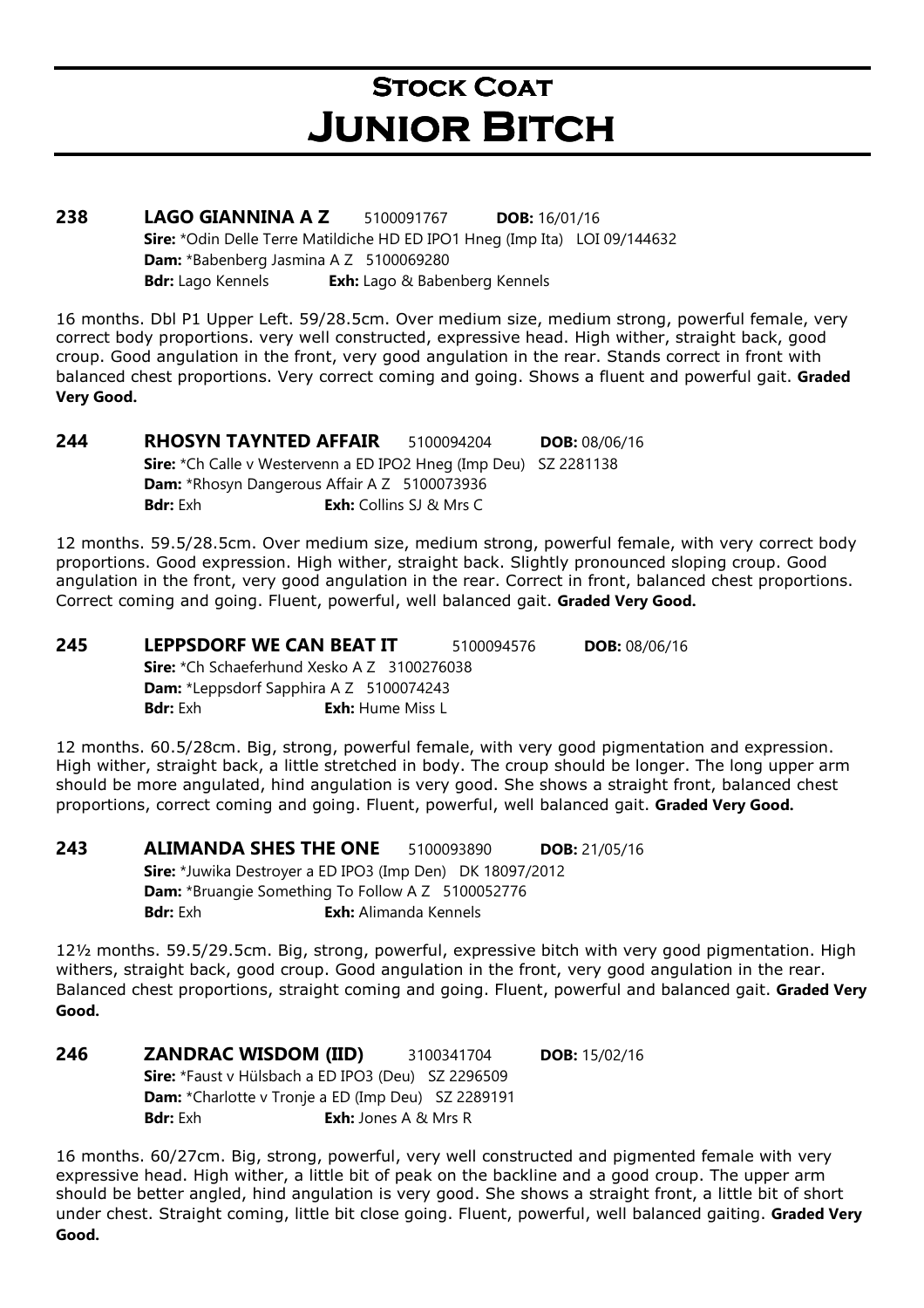**3 SHEPROSE NAUGHTY BUT NICE** 5100093128 **DOB:** 10/04/16 Sire: \*Labo v Schollweiher a ED SchHlll IPO3 (Imp Deu) SZ 2252448 Dam: \*Schaeferhund Xitta A Z 3100276042 **Bdr:** Exh **Exh:** Owen Ms B

15 months. 61.5/28.5cm. Very big, medium strong, powerful and well constructed female with an expressive head. High wither, straight back. Good angulated croup which should be a little longer. Good angulation front, very good angulation rear. Correct in front, balanced chest proportions. Correct coming and going. Very powerful, fluent and balanced gaiting. Graded Very Good.

| 237 |                                                           | <b>ZANDRAC FORTITUDE (IID)</b> 3100341711                 | <b>DOB:</b> $15/02/16$ |  |
|-----|-----------------------------------------------------------|-----------------------------------------------------------|------------------------|--|
|     | <b>Sire:</b> *Faust v Hülsbach a ED IPO3 (Deu) SZ 2296509 |                                                           |                        |  |
|     |                                                           | <b>Dam:</b> *Charlotte v Tronje a ED (Imp Deu) SZ 2289191 |                        |  |
|     | <b>Bdr:</b> Exh                                           | <b>Exh:</b> Jones A & Mrs R                               |                        |  |

15 months. 58.5/27.5cm. Over medium size, medium strong, powerful female with very correct body proportions. Very well constructed, expressive head. High wither, straight back, good croup. Very good angulation in the front and in the rear. The under chest could be a little more developed. Coming straight, going close. Movement is powerful, fluent and well balanced. Graded Very Good.

| 242 | <b>ZANDRAC TEMPERANCE (IID)</b>                           |                                                           | 3100341710 | <b>DOB:</b> $15/02/16$ |  |
|-----|-----------------------------------------------------------|-----------------------------------------------------------|------------|------------------------|--|
|     | <b>Sire:</b> *Faust v Hülsbach a ED IPO3 (Deu) SZ 2296509 |                                                           |            |                        |  |
|     |                                                           | <b>Dam:</b> *Charlotte v Tronje a ED (Imp Deu) SZ 2289191 |            |                        |  |
|     | <b>Bdr:</b> Exh                                           | <b>Exh:</b> Jones A & Mrs R                               |            |                        |  |

16 months. 59.5/27cm. Over medium size, strong, powerful female. Very well constructed, expressive head. High wither, a little bit of peak over the back, good croup. The upper arm should be more inclined, hind angulation is very good. Correct front with balanced chest proportions. Straight coming and going. Fluent, powerful and balanced gaiting. Graded Very Good.

241 ASTASIA DARYA 4100275762 DOB: 16/05/16 Sire: \*Ch Xaro vd Plassenburg a ED IPO2 Hneg (Imp Deu) SZ 2259567 **Dam:** \*Astasia Yoko A Z 4100205773 **Bdr:** Exh **Exh:** Hersant P & Mrs B

13 months. 60/28.5cm. A big, strong, powerful, well constructed female with very good pigment. Very expressive head. High wither, peak on the back and a good croup. Good angulation in the front , very good angulation in the rear. Balanced chest proportions. A little bit close going, and open coming. Fluently and powerful gaiting. Graded Very Good.

240 GEWALT TENNESSEE DREAM WEAVER 5100093562 DOB: 28/04/16 Sire: \*Xavi v Tronje a ED IPO2 (Imp Deu) SZ 2272412 Dam: \*Ch Hinterhaus French Tennesee A Z ET 6100059577 **Bdr:** Crozier S **Exh:** Crozier S & Hume Ms L

13 months. 59/28.5cm. Over medium size, medium strong, powerful female with very good pigmentation. Expressive head. High wither, straight back, pronounced croup which should be a little bit longer. The upper arm should be longer and more angulated. A little pronounced in the underchest. Correct coming and going. Fluent gaiting but I wish more firmness on the topline. Graded Very Good.

1 …238… 2 …244… 3 …245… 4 …243… 5 …246…

6 …3… 7 …237… 8 …242… 9 …241… 10 …240…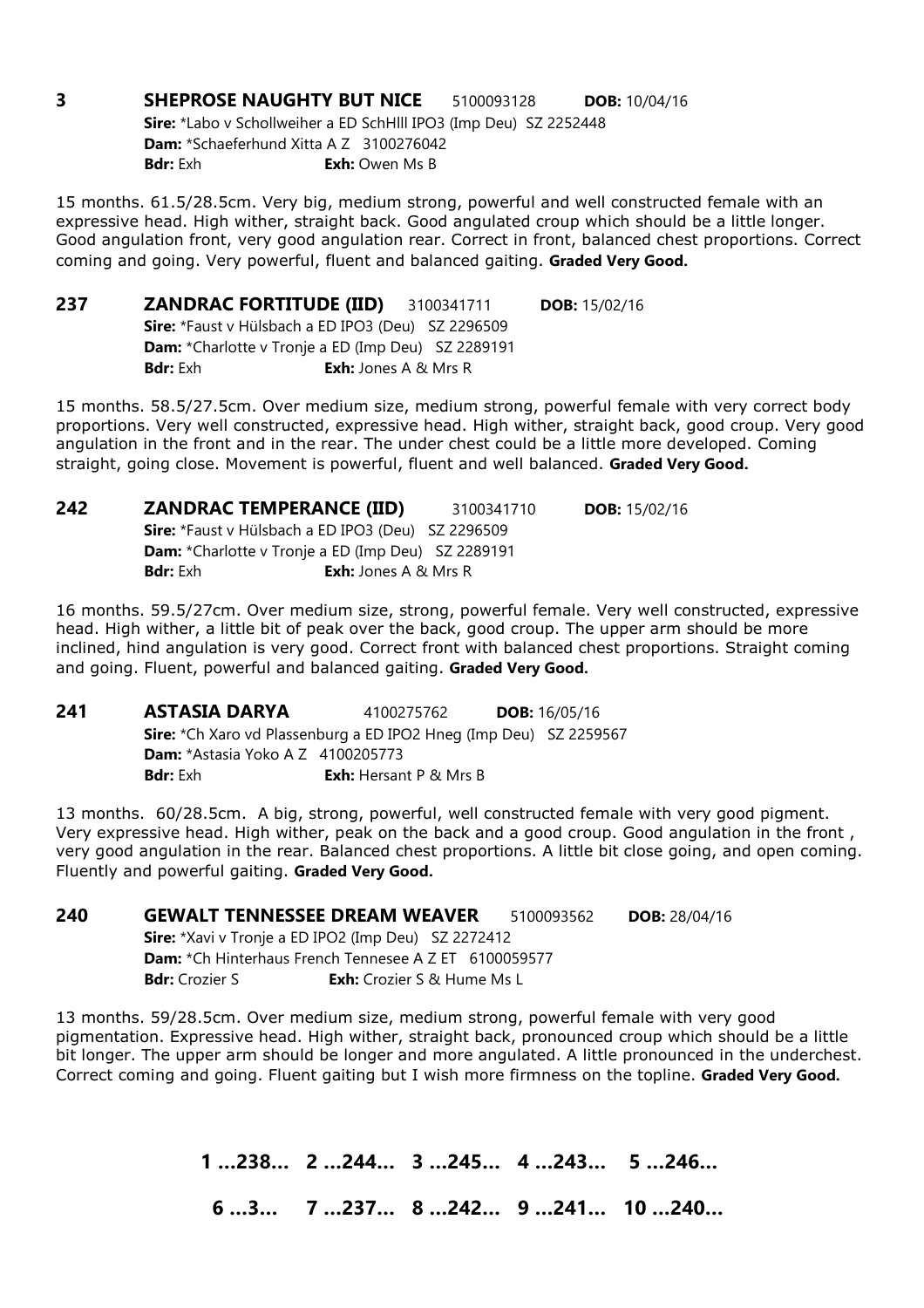### LONG STOCK COAT Intermediate Bitch

**249 EROICA EVEREST A Z** 5100090519 **DOB:** 04/11/15 Sire: \*Ch Eroica Catch Me If You Can A Z 5100077759 Dam: \*Ch Vladimir Glam I Am A Z 2100368521 **Bdr:** Eroica Kennels **Exh:** Leonard Mrs C & Morton K

19 months. 60/29cm. A big, strong, very powerful, expressive female with very good pigmentation. High withers, straight back, well angled croup which should be a little bit longer. Stands slightly east/west. Balanced chest proportions. I wish more firmness in her movement which is fluent and powerful. Graded Very Good.

**247 CH KARASTRO NOBLE NANA A 3100317615 DOB: 15/01/15** Sire: \*Ch Pepe vd Zenteiche a ED IPO1 Hneg (Imp Deu) SZ 2270589 Dam: \*Karastro Havana Knights A Z 3100281198 **Bdr:** Exh **Exh:** Berghofer Ms D

2 years 5 months. 60/28.5cm. Big, medium strong, powerful, very well pigmented female with very good expression. High wither, straight back, pronounced sloping croup. Good angulation in the front, very good angulation in the rear. Straight front with balanced chest proportions. Straight coming, close going. Very fluent, powerful and well balanced gaiting. Graded Very Good.

**248 \*CH KHAYEM ODETTE A Z** 2100437780 **DOB:** 27/09/15 Sire: \*Gerry v Schacher a ED (Imp Deu) SZ 224827 Dam: \*Khayem Je Ne Sais Quoi A Z 2100335581 **Bdr:** McGregor M & KF **Exh:** Drummond Mrs V

20 months. 61.5/28cm. Very big, strong, powerful, very well constructed and pigmented female. Very expressive head. High withers, straight back, good croup. The upper arm and shoulder are well angled, very good angulation in the rear. Pasterns are a little soft. Straight front, the under chest is a little bit short. Very powerful, well balanced and far reaching gaiting. Graded Very Good.

1 …249… 2 …247… 3 …248…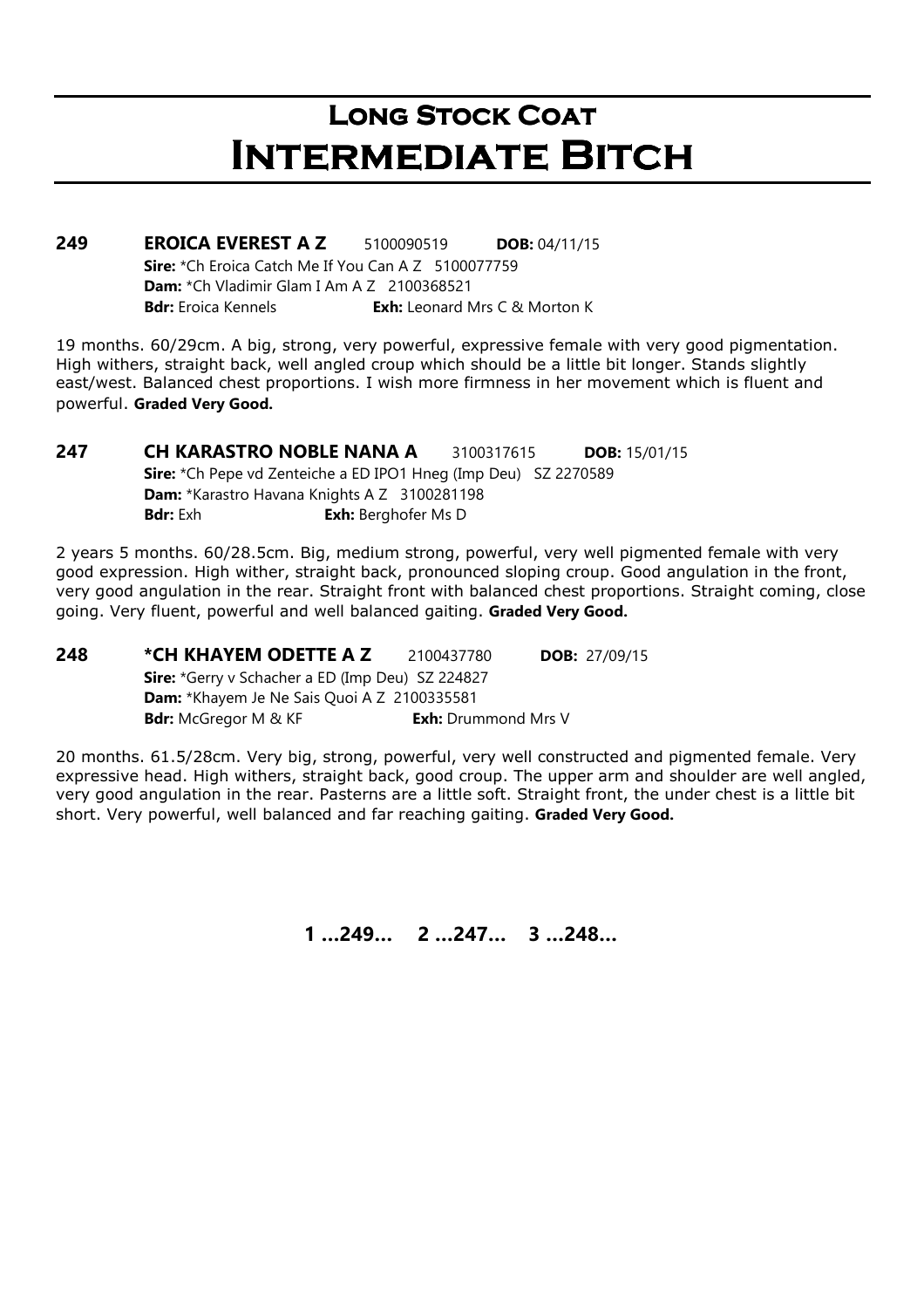### **STOCK COAT** Intermediate Bitch

**263 RHOSYN QUINLYN A Z** 5100090298 **DOB:** 02/11/15 Sire: \*Ch Calle v Westervenn a ED IPO2 Hneg (Imp Deu) SZ 2281138 **Dam:** \*Rhosyn Bam Bam A Z 5100049376 **Bdr:** Exh **Exh:** Collins SJ & Mrs C

1 year 7 months. 59.5/28cm. Over medium size, medium strong, powerful female. Very well constructed, expressive head. High wither, straight back. The croup of good length is a little bit steep. Good angulation in the front, very good angulation in the rear. Straight front, balanced chest proportions. Powerful, fluent and well balanced gaiting. Graded Very Good.

#### 253 \*KAPERVILLE WHITE DIAMOND A Z 6100092678 DOB: 11/04/15 Sire: \*Ch Schaeferhund Xesko A Z 3100276038 Dam: \*Hinterhaus Persephone A Z 5100072647

**Bdr:** Animal Kapers Boarding Kennels **Exh:** Crozier S & Hume Miss L

2 years 2 months. Dbl P1 upper left and right. 58.5/27.5cm. Over medium size, medium strong, powerful female. Well constructed head. She shows very good pigment and expression. A little bit stretched in body. High wither, straight back. Little bit steep croup which should be longer. Good angulation in front, very good angulation in rear. Straight front, balanced chest proportions. Correct coming and going. Fluent, powerful and well balanced gaiting. Graded Very Good.

#### 258 \*CH BRUANGIE YUREEKA ORASGOLD A Z 5100089285 DOB: 08/08/15

Sire: \*Ch Alimanda Fire Walker A Z 5100074495 Dam: \*Leppsdorf Oriental Ora A Z 5100067221 **Bdr:** Exh: Corlett Mrs V

1 year 10 months. 61/29.5cm. Big, strong, powerful female with an expressive, strong head. High withers, straight back, good croup. The long upper arm must be more angled, very good angulation of the rear. Stands a little pigeon toed. The chest proportions are balanced. Crosses over coming and a little close going. Shows fluent, powerful and well balanced gaiting. Graded Very Good.

**251 CH VONPETA BETTABEGOOD A Z** 5100086948 **DOB:** 20/03/15 Sire: \*Sup Ch Vonpeta Ugottabekidding A Z 5100073113 Dam: \*Beychief Storm Dancer A Z 2100360939 **Bdr:** Exh: Pike Ms JE & Damarell PN

2 years, 2 months. 58.5/28.5cm. Over medium size, strong, pronounced powerful female. Well constructed and expressive head. High withers, straight back. Well angulated croup which should be a little bit longer. The upper arm should be a little more angled, hind angulation is quite good. Correct front. Pronounced under chest. Correct coming and going. Fluent and powerful gaiting. Graded Very Good.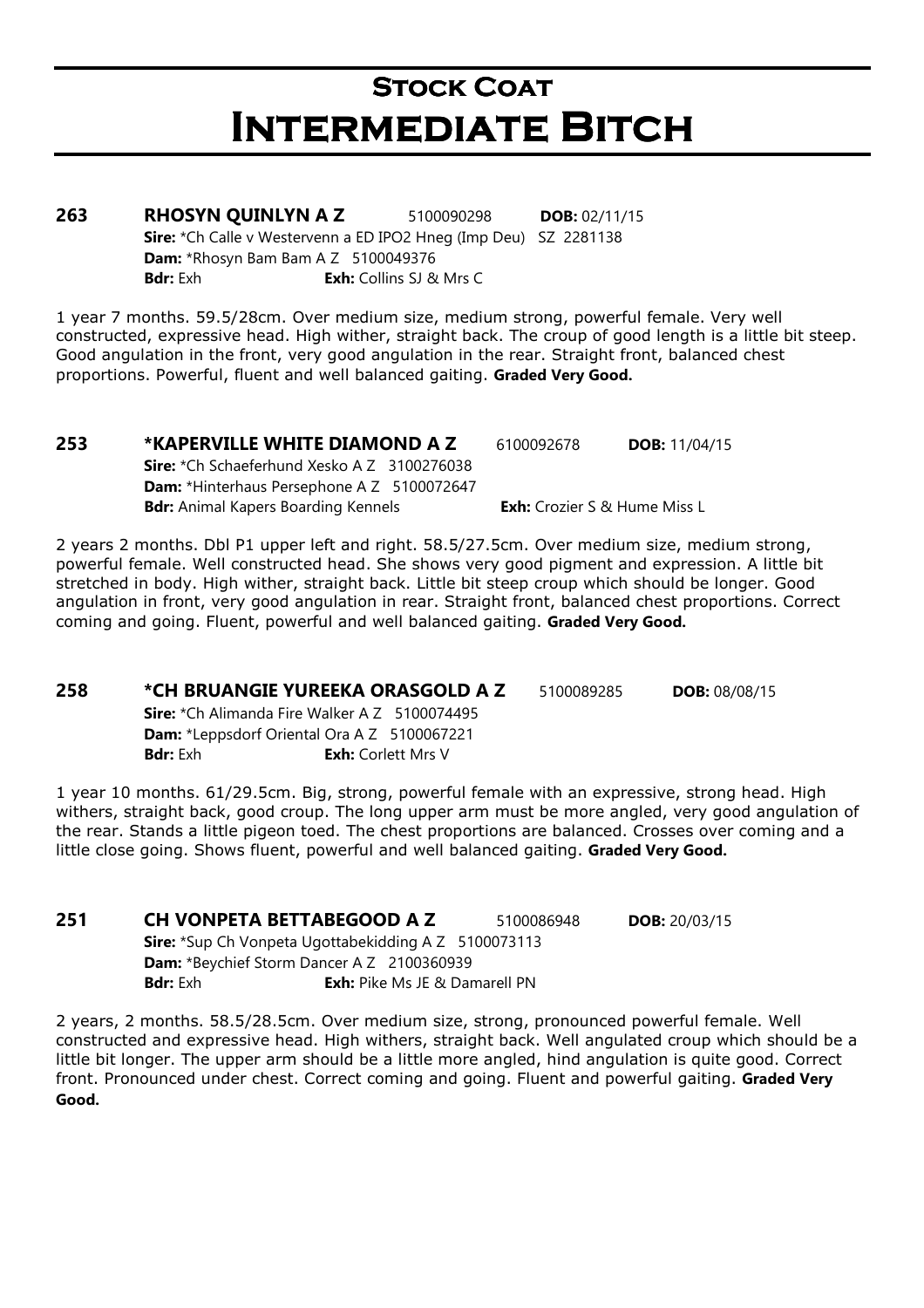254 LEGIONAIRE AMERICAN HONEY A Z 3100321814 DOB: 13/04/15 Sire: \*Gr Ch Vonpeta Ugottabekidding A Z 5100073113 Dam: \*Legionaire Lady Antebellum A Z 3100246223 Bdr: Exh **Exh:** Legionaire Kennels

2 years 2 months. 59.5/28.5cm. Over medium size, strong, powerful female, bordering on masculine. Well constructed head with dark mask, I wish the eyes a little darker. High wither, straight back, good length but steep croup. Long upper arm which should be a little more angled, very good angulation in the rear. Straight front, pronounced under chest. Correct coming, close going. Fluent and very powerful gaiting. Graded Very Good.

| 250 | <b>TAURORN TAKE THAT A Z</b>                          |  | 5100084196               | <b>DOB:</b> 21/10/14 |  |
|-----|-------------------------------------------------------|--|--------------------------|----------------------|--|
|     | <b>Sire:</b> $*$ Ch Schaeferhund Xesko A Z 3100276038 |  |                          |                      |  |
|     | <b>Dam:</b> *Taurorn Quarallia A Z 5100066623         |  |                          |                      |  |
|     | <b>Bdr:</b> Exh                                       |  | <b>Exh:</b> Wellman Ms G |                      |  |

2 years 8 months. 59/27.5cm. Over medium size, medium strong, powerful female with stretched body proportions. High wither, straight back, croup must be longer. Good angulations front, very good rear. Straight front, balanced chest proportions. Correct coming and going. Fluent, balanced and powerful gaiting. Graded Very Good.

264 \*ARRISTAR LYKAN ANGEL A Z 3100331966 DOB: 11/11/15 Sire: \*Sensen Mann Yokon a ED IPO3 Hneg (Imp Deu) FI45561/12 Dam: \*Harlerose Angel A Z 3100294285 **Bdr:** Urie Mrs JM **Exh:** Moissis N

1 year 7 months. 60/27cm. A big, medium strong, powerful female of very good construction with an expressive head. High wither, straight back, pronounced angle of croup which could be a little longer. Good angulation in the front, very good angulation in the rear. Stands a little east/west. Balanced chest proportions. Straight coming and going. Powerful and fluent movement, I wish a little more firmness over the back. Graded Very Good.

262 STELLIKO AINT NO STOPPIN US A Z 5100090150 DOB: 24/09/15 Sire: \*Ch Calle v Westervenn a ED IPO2 Hneg (Imp Deu) SZ 2281138 Dam: \*Keedara Portuguese Tart A Z 5100074590 **Bdr:** Exh: **Exh:** Brodie M & L

1 year 9 months. 58.5/27.5cm. Over medium size, medium strong, powerful female. Very well constructed and expressive head. High withers, straight back. Well angulated croup which should be longer. The upper arm also could be longer and more inclined, very good angulation in the rear. Shows a straight front, balanced chest proportions. Correct coming and going. Well balanced, powerful and fluent gaiting. Graded Very Good.

**260 TONAKER GABBI A Z** 5100089571 **DOB:** 02/09/15 Sire: \*Esko ad Haus Zvgadto a ED SchHll (Imp Deu) SZ 2232859 Dam: \*Tonaker X Ana A Z 5100071304 **Bdr:** Schoemaker TH **Exh:** Tonaker Kennels

1 year 9 months. 56.5/26.5cm. Nearly medium size, medium strong, powerful, very well pigmented female. Very well constructed and very expressive head. High wither, straight back, good croup. The upper arm must be longer and better angled, hind angulation is very good. Straight front, a little short under chest. Straight coming, close going. Fluent and powerful gaiting, falling a little on the forehand. Graded Very Good.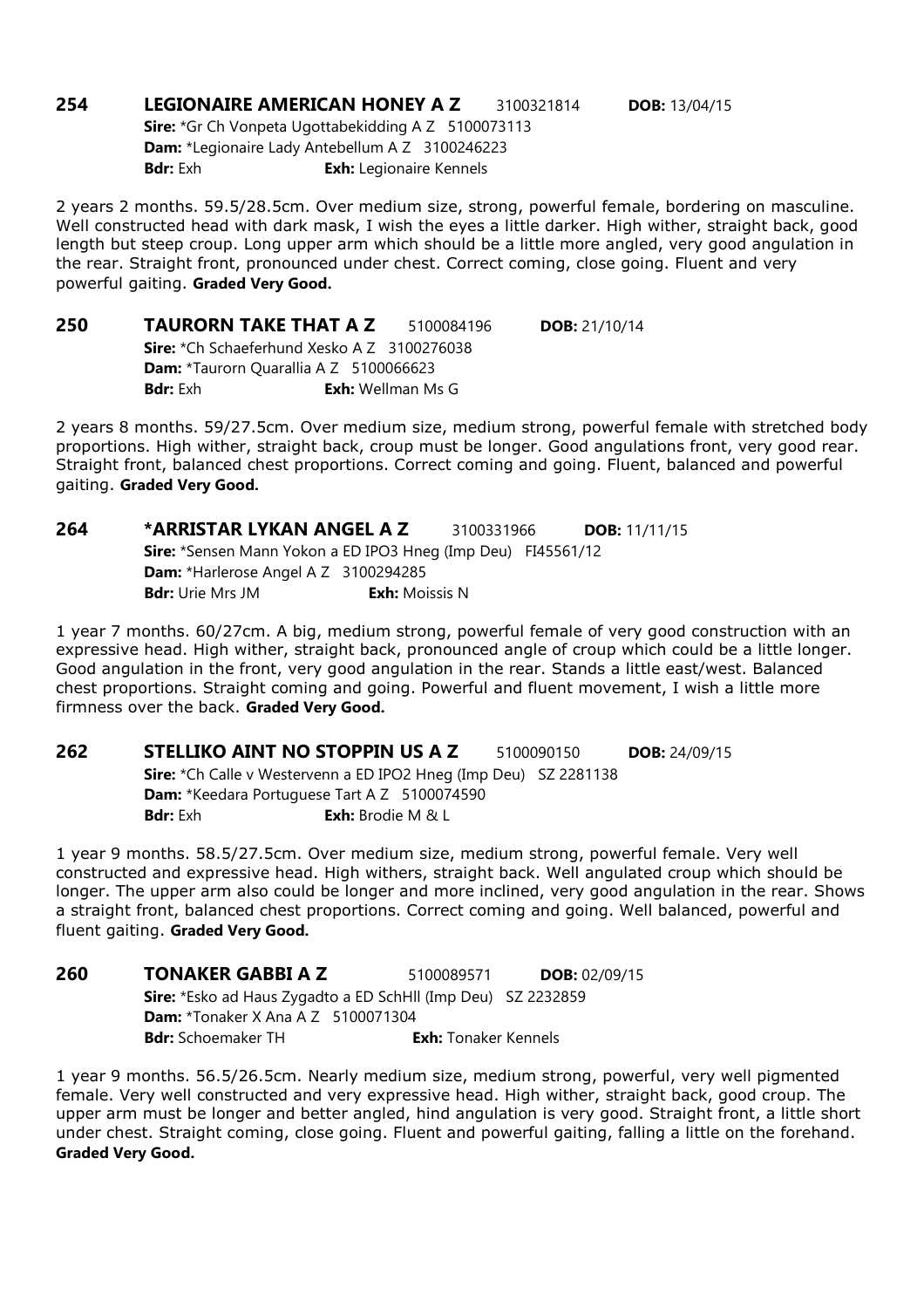259 GILARISHA WESTIES WPHUKN WORRY 5100090162 DOB: 23/08/15 Sire: \*Ch Pepe vd Zenteiche a ED IPO1 Hneg (Imp Deu) SZ 2270589 Dam: \*Gilarisha Running Bear A Z 5100071614 **Bdr:** Exh: Mrs R Archbold

1 year 9 months. 56.5/26.5cm. Nearly medium size, medium strong, powerful, well pigmented female. Very well constructed and very expressive head. High wither, straight back, good croup. The upper arm must be longer and more angled, hind angulation is very good. Straight front, balanced chest proportions. Straight coming and going. Fluent and powerful gaiting. Graded Very Good.

265 GILARISHA XANADU 5100091185 DOB: 05/12/15 Sire: \*Ch Alimanda Firewalker A Z 5100074495 Dam: \*Gilarisha Ldyprimadonaprincess A Z 5100069858 **Bdr:** Exh: Archbold Mrs R

1½ years. 57.5/25cm. Medium size, medium strong female with correct body proportions. Well constructed and expressive head. High wither, straight back, well angled but short croup. The upper arm must be longer and more angled, hind angulations are very good. Straight front, short under chest. Correct coming and going. Fluent and powerful gaiting. Graded Very Good.

| 255 |                 | *JAKLEM BETWEEN THE SHEETS A Z                       | 5100087212 | <b>DOB:</b> $27/04/15$ |
|-----|-----------------|------------------------------------------------------|------------|------------------------|
|     |                 | <b>Sire:</b> *Ch Alimanda Fire Walker A Z 5100074495 |            |                        |
|     |                 | <b>Dam:</b> *Bruangie Tia Maria A Z 5100055013       |            |                        |
|     | <b>Bdr:</b> Exh | <b>Exh:</b> Grigson Mrs J                            |            |                        |

2 years. 59.5/28cm. Over medium size, medium strong, well pigmented, powerful female with good expression. High wither, straight back, good angled croup which should be longer. The upper arm must be longer and more angled, hind angulation is very good. Straight front, pronounced deep and a little short under chest. Correct coming and going. Fluent gaiting but falling a little on the forehand. Graded Very Good.

257 VONPETA DIDYOUMAKEHER A Z 5100088769 DOB: 19/07/15 Sire: \*Toby vd Plassenburg a ED SchHll IPO3 Hneg (Imp Deu) SZ 2246259 Dam: \*Natchez Evas Revenge A Z 5100077337 **Bdr:** Exh: Pike Ms JE & Damarell PN

1 year 11 months. 60/30cm. Big, strong, pronounced powerful female with a powerful expressive head and very good pigmentation. High wither, straight back, good length but pronounced steep croup. Good angulation in the front, very good angulation in the back. Straight front, pronounced under chest which should be longer. Straight coming, going shows loose hocks. Gaiting is fluent and powerful. Graded Very Good.

252 GILARISHA WHAT A MIRACLE 5100090161 DOB: 23/08/15 Sire: \*Ch Pepe vd Zenteiche a ED IPO1 Hneg (Imp Deu) SZ 2270589 Dam: \*Gilarisha Running Bear A Z 5100071614 **Bdr:** Exh **Exh:** Archbold Mrs R

1 year 10 months. 59.5/29.5cm. Over medium size, strong, pronounced powerful female with very good pigmentation. Very expressive head. High wither, straight back, good length of croup which is too steep. Long upper arm which should be a little better angled, very good angulation in the back. Straight front, soft pasterns, pronounced under chest. Correct coming and going. Fluent movement which should be a little more powerful. Graded Very Good.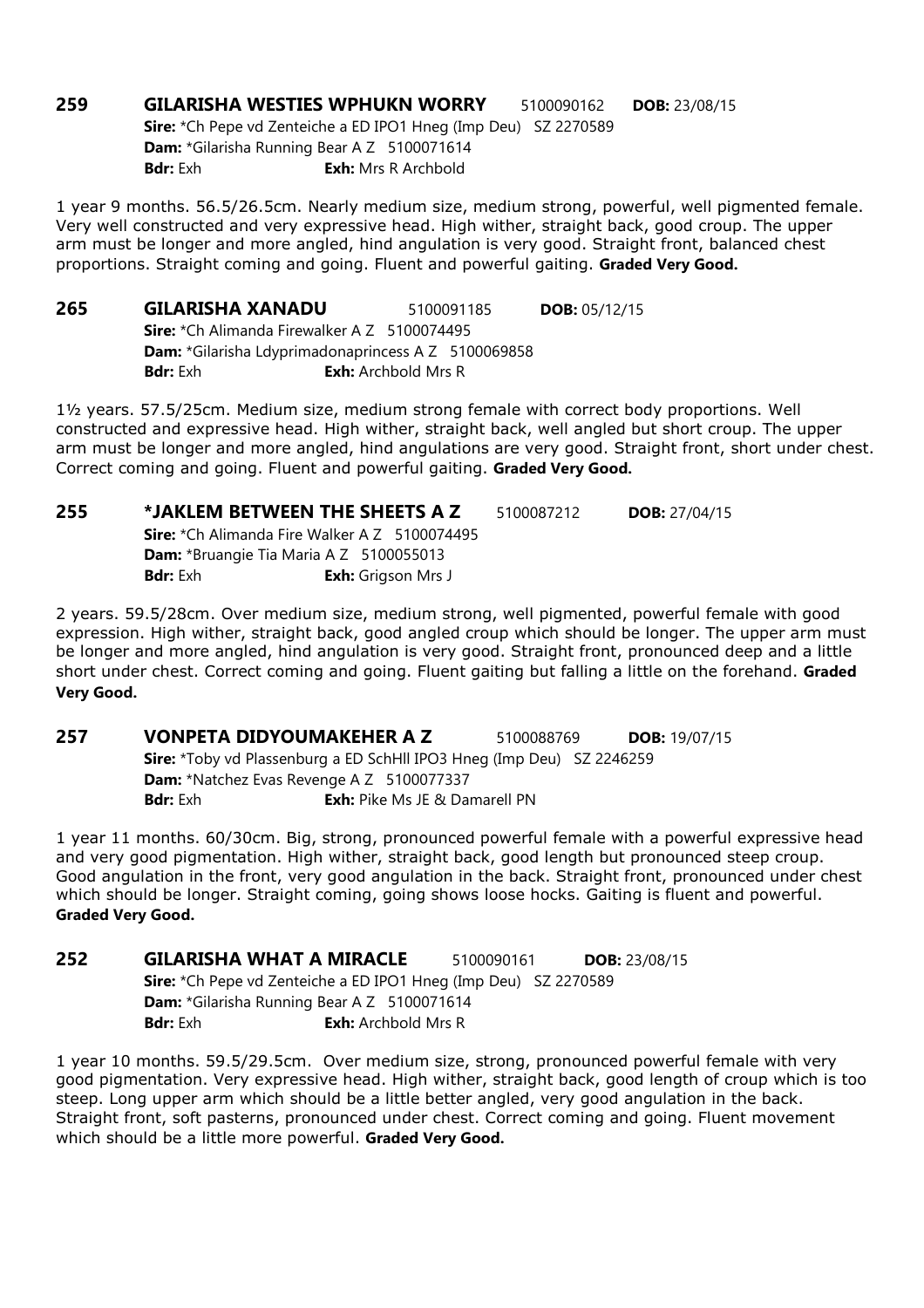1 …263… 2 …253… 3 …258… 4 …251… 5 …254… 6 …250… 7 …264… 8 …262… 9 260… 10 …259… 11 …265… 12 …255… 13 …257… 14 …252…

### LONG STOCK COAT **OPEN BITCH**

#### **266 \*CH VLADIMIR GLAM I AM A Z** 2100368521 **DOB:** 08/09/12 Sire: \*Ch Siobahn Apollo A Z 2100321358 Dam: \*Sup Ch Vladimir Anarchy A Z 2100213140 Bdr: Vladimir Kennels **Exh:** Leonard Mrs C

4 years 9 months. 61.5/30cm. Big, strong, powerful, very expressive and well pigmented female. High withers, straight back, good croup. Good angulation in the front, very good angulation in the rear. Straight front, balanced chest proportions. Straight going, elbows a little bit loose coming. Very fluent, powerful and very well balanced gaiting. Graded Excellent.

1 …266…

### **STOCK COAT OPEN BITCH**

268 \*BABENBERG JACI A Z 5100069282 DOB: 6/04/12 Sire: \*Esko ad Haus Zygadto a ED SchHll (Imp Deu) SZ 2232859 Dam: \*Charon v Overledingerland a ED SchHl (Imp Deu) SZ 2229718 Bdr: Babenberg Kennels **Exh:** Flynn PR & Mrs KY

5 years 2 months. 59.5/29cm. Over medium size, strong, powerful female with correct body proportions. Very expressive head. High wither, straight back and a good croup. Good angulation in the front, very good angulation in the back. Straight front, balanced chest proportions. Crosses over coming, a little close going. Her gaiting is powerful, fluent and very balanced. Graded Excellent.

#### **269 \* CH SHEPHERDHILL VENUS A Z** 5100072327 **DOB:** 20/10/12 Sire: \*Ch Schneeberg Fire Storm A Z ET 2100258867 Dam: \*Shepherdhill Jaimmie A Z 5100050056 Bdr: Shepherdhill Kennels **Exh:** Zibellina Kennels

4½ years. 59.5/26.5cm. Over medium size, strong, powerful female with a very well constructed and expressive head. High withers, straight back, well angled croup but should be a little longer. Good angles in front, very good angles in rear. Straight front, balanced chest proportions. Straight coming, a little bit close and loose going. Gaiting is fluent, powerful and well balanced. Graded Excellent.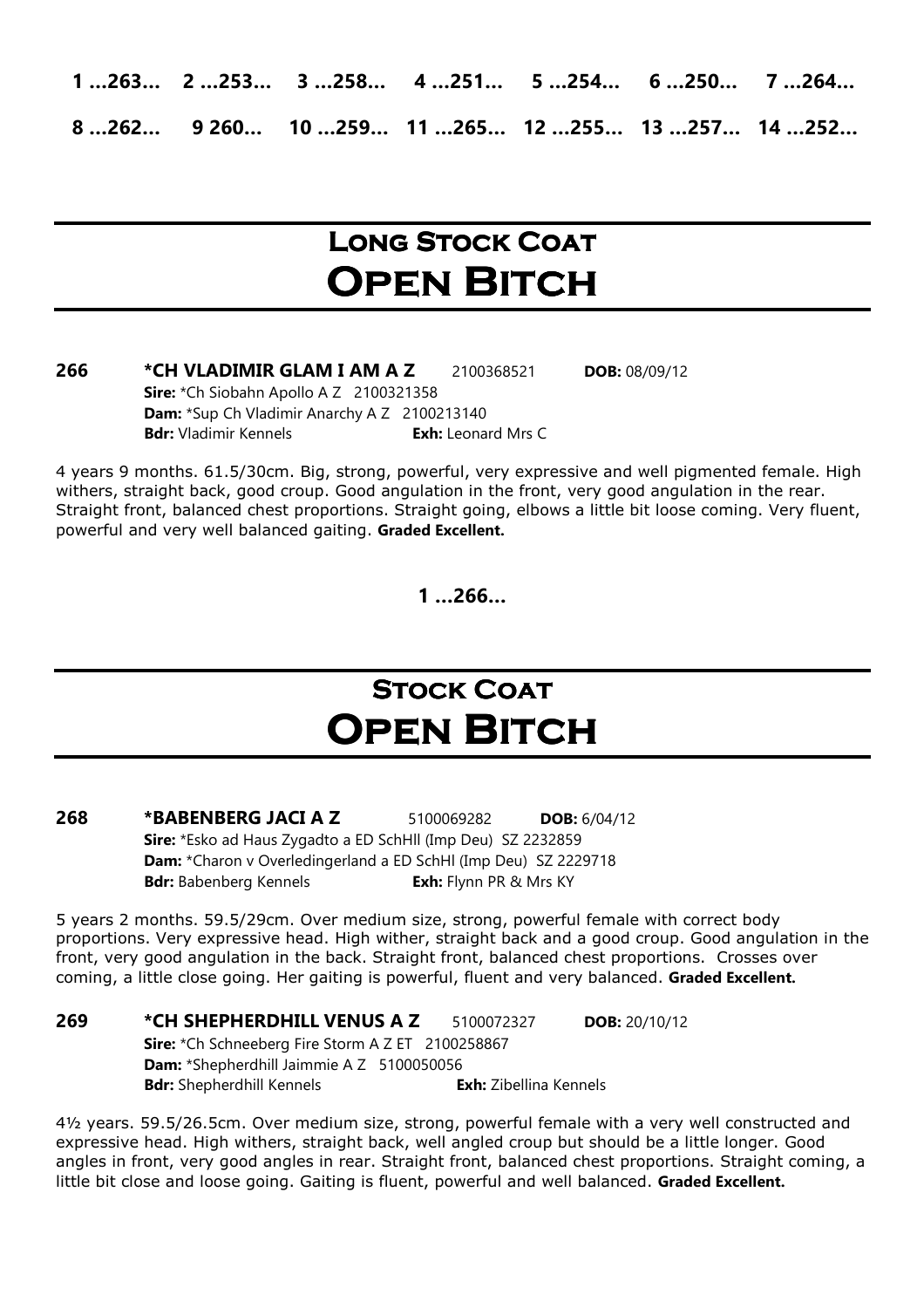#### 283 \*BABENBERG MAJESTIK PRINCESS A Z 5100084756 DOB: 29/11/14

Sire: \*Ch Schaeferhund Xesko A Z 3100276038 Dam: \*Dreamstar Dare To Dazzle A Z 5100064094 Bdr: Exh **Exh:** Babenberg Kennels

2 years 7 months. 58.5/29cm. Over medium size, medium strong, powerful, very well pigmented female with very good expression. High wither, straight back, good croup. Good angulation in the front and very good angulation in the rear. Straight front, a little deep under chest. Correct coming and going. Fluent, well balanced and powerful gaiting. Graded Excellent.

280 \*JAYSHELL KENZIE A Z 3100311547 DOB: 15/09/14

**Sire:** \*Ch Bluemax Salt A Z 4100190920

Dam: \*Ch Jayshell Winona A Z 3100233082

**Bdr:** Exh: McDermott P & Mrs N

2 years 8 months. 58/27cm. Over medium size, medium strong and powerful female. Very well constructed and expressive head. High wither, straight back, good croup. Good angulation in the front and very good angulation in the rear. Straight front, slightly pronounced under chest. Correct coming and going. Fluent, powerful and well balanced gaiting. Graded Excellent.

4 \*SCHAEFERHUND XITTA A Z 3100276042 DOB: 02/08/12

Sire: \*Toby vd Plassenburg a ED SchHll IPO3 Hneg (Imp Deu) SZ 2246259

**Dam:** \*Ryzack Alexa A Z 3100212649

**Bdr:** Bohdal Mrs I **Exh:** Owen Ms B

6 years. Dbl P1 upper left. 60/29cm. A big, strong, powerful female with a strong, expressive head and good pigmentation. High wither, straight back, well angled croup which should be a little longer. Upper arm should also be a little longer and better angled, hind angulation is very good, Straight front and balanced chest proportions. Straight coming and going. Fluent and powerful gaiting. Graded Excellent.

**273 \*CH LEBERHINE UMEEKO A Z** 5100077038 **DOB:** 26/08/13

Sire: \*Hatto v Hühnegrab a ED SchHlll Hneg (Imp Gmy) SZ 2192749

Dam: \*Leberhine Maggie A Z 5100055468

Bdr: Exh **Exh:** Evans R & Mrs D/Garvican H

3 years 9 months. 60.5/29cm. Big, strong, powerful female with very good pigmentation and good expression. High wither, straight back, well angled croup which should be longer. Good angulation in the front, very good angulation in the rear. Straight front, balanced chest proportions. Correct coming and going. Fluent, powerful gaiting. Flattens out over wither. Graded Excellent.

275 \* CH VONPETA XMISSUSTOO A Z 5100081578 DOB: 12/04/14

Sire: \*Esko ad Haus Zygadto a ED SchHll (Imp Gmy) SZ 2232859

Dam: \*Vonpeta Ourbillidakid A Z 5100059546

**Bdr:** Exh: Pike Ms JE & Damarell PN

3 years 2 months. 58/29cm. Over medium size, strong, pronounced powerful female. Strong and expressive head. High wither, straight back, well angulated croup which should be longer. The upper arm must be longer and better angled, very good hind angulation. Straight front, pronounced under chest. Correct coming and going. Fluent, balanced and powerful gaiting. Graded Excellent.

#### **284 \*ZANDRAC CHEERLEADER A Z** 3100322815 **DOB:** 22/03/15

Sire: \*Ch Xaro vd Plassenburg a ED IPO2 Hneg (Imp Deu) SZ 2259567

Dam: \*Zandrac Its A Love Thing A Z 3100282620

**Bdr:** Exh: Jones A & Mrs R

2 years 3 months. 60.5/29.5cm. A big, strong, powerful female with very good pigmentation and very good expression. High wither, straight back and a good croup. The upper arm must be longer and more angulated, hind angulation is very good. Nearly straight front, pronounced under chest. Correct coming and going. Fluent, balanced gaiting which could be a little bit more powerful. Graded Excellent.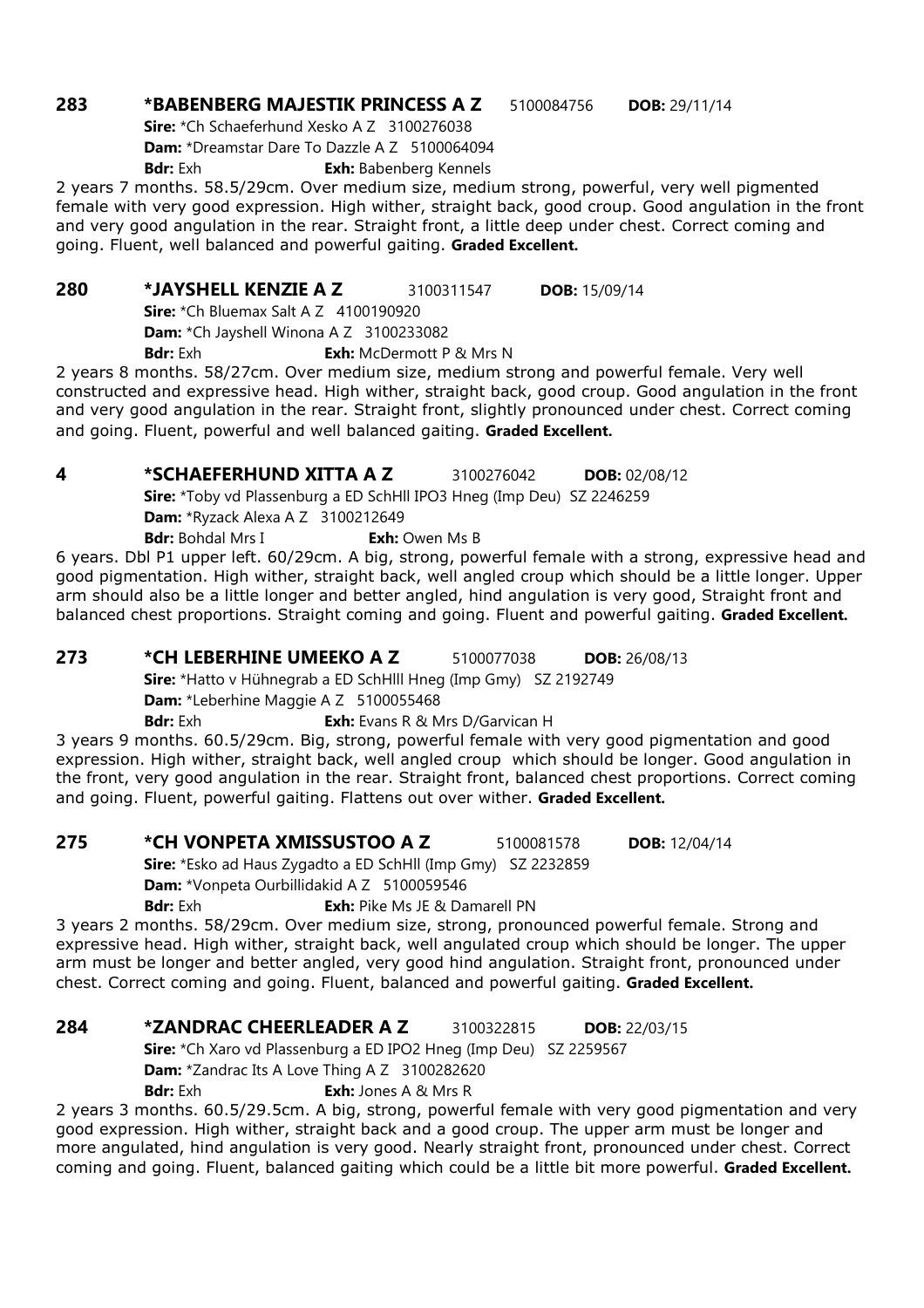#### **272 \*CH SCHAEFERHUND BALLEENA AZ CCD RN ET 3100287963 DOB: 22/04/13**

Sire: \*Yester v Feuermelder a ED (Imp Deu) SZ 2255308 Dam: Ryzack Acacia A Z 3100212651 **Bdr:** Bohdal Mrs I **Exh:** Shebelle Kennels

4 years 2 months. 57.5/29cm. Medium size, medium strong, pronounced powerful female. Very well constructed head with dark pigmentation. I desire the eyes a little more darker. Stretched proportions. Shows high wither, straight back and good croup. A good angulation in the front and very good angulation in the rear. Balanced chest proportions. Nearly straight coming and going. Powerful, fluent and balanced movement. Graded Excellent.

| 276 | <b>*TAURORN SHADOW DANCER A Z</b>              |                        | 5100081740 | <b>DOB:</b> $07/05/14$ |
|-----|------------------------------------------------|------------------------|------------|------------------------|
|     | Sire: *Ch Kardin Kruger A Z 3100179276         |                        |            |                        |
|     | <b>Dam:</b> $*$ Taurorn Niabi A Z $5100045059$ |                        |            |                        |
|     | <b>Bdr:</b> Wellman Ms G                       | <b>Exh:</b> Johnston A |            |                        |

3 years. 58.5/28cm. Over medium size, medium strong, powerful female. Very well constructed and expressive head. High wither, straight back, well angulated croup which must be longer. The upper arm must be longer and better angulated, hind angulation is very good. Straight front, balanced chest proportions. Correct coming and going. Fluent and powerful gaiting. Flattens out over the wither. Graded Excellent.

#### 277 \*ASTASIA ROXI A Z 4100246631 DOB: 11/07/14 Sire: \*Ch Xaro vd Plassenburg a ED IPO2 Hneg (Imp Deu) SZ 2259567 **Dam:** \*Astasia Holly A Z 4100137754 **Bdr:** Exh: **Exh:** Hersant P & Mrs B

2 years 11 months. Dbl P1 upper left. 61.5/30cm. Very big, medium strong, powerful female. Very good expression. High wither, straight back, good croup. Good angulation of the front, very good angulation of the rear. Straight coming, close going. Gaiting is fluent, powerful and balanced. Graded Excellent.

#### 281 \*CH TAURORN TAKE MY BREATH AWAY AZ 5100084195 DOB: 21/10/14

Sire: \*Ch Schaeferhund Xesko A Z 3100276038 Dam: \*Taurorn Quarallia A Z 5100066623 **Bdr:** Wellman Ms G **Exh:** Pilgrim Ms S

2 years 8 months. Dbl P1 upper left. 58/27.5cm Medium size, strong, powerful female. Strong well constructed and expressive head. Pronounced stretched body proportions. High withers, straight back and good croup. The upper arm must be longer and more inclined, hind angulation is very good. Straight front, balanced chest proportions. Correct coming and going. Fluent, powerful gaiting, flattens out over wither. Graded Excellent.

| 270 | *NATCHEZ EVAS REVENGE A Z                          |  | 5100077337                           | <b>DOB:</b> 26/08/13 |  |
|-----|----------------------------------------------------|--|--------------------------------------|----------------------|--|
|     | Sire: *Bluemax Shrek A Z 4100181907                |  |                                      |                      |  |
|     | <b>Dam:</b> *Vonpeta Our Evas Image A Z 5100059544 |  |                                      |                      |  |
|     | <b>Bdr:</b> Smith Mrs PL                           |  | <b>Exh:</b> Pike Ms JE & Damarell PN |                      |  |

3 years 9 months. 62/31cm. Very big, strong, powerful, well pigmented female. Powerful and expressive head. High withers, straight back and good croup. The long upper arm must be better angled, hind angulation is very good. Straight front, balanced chest proportions. Correct coming, close and a little bit loose going. Fluent, powerful and balanced gaiting. Graded Excellent.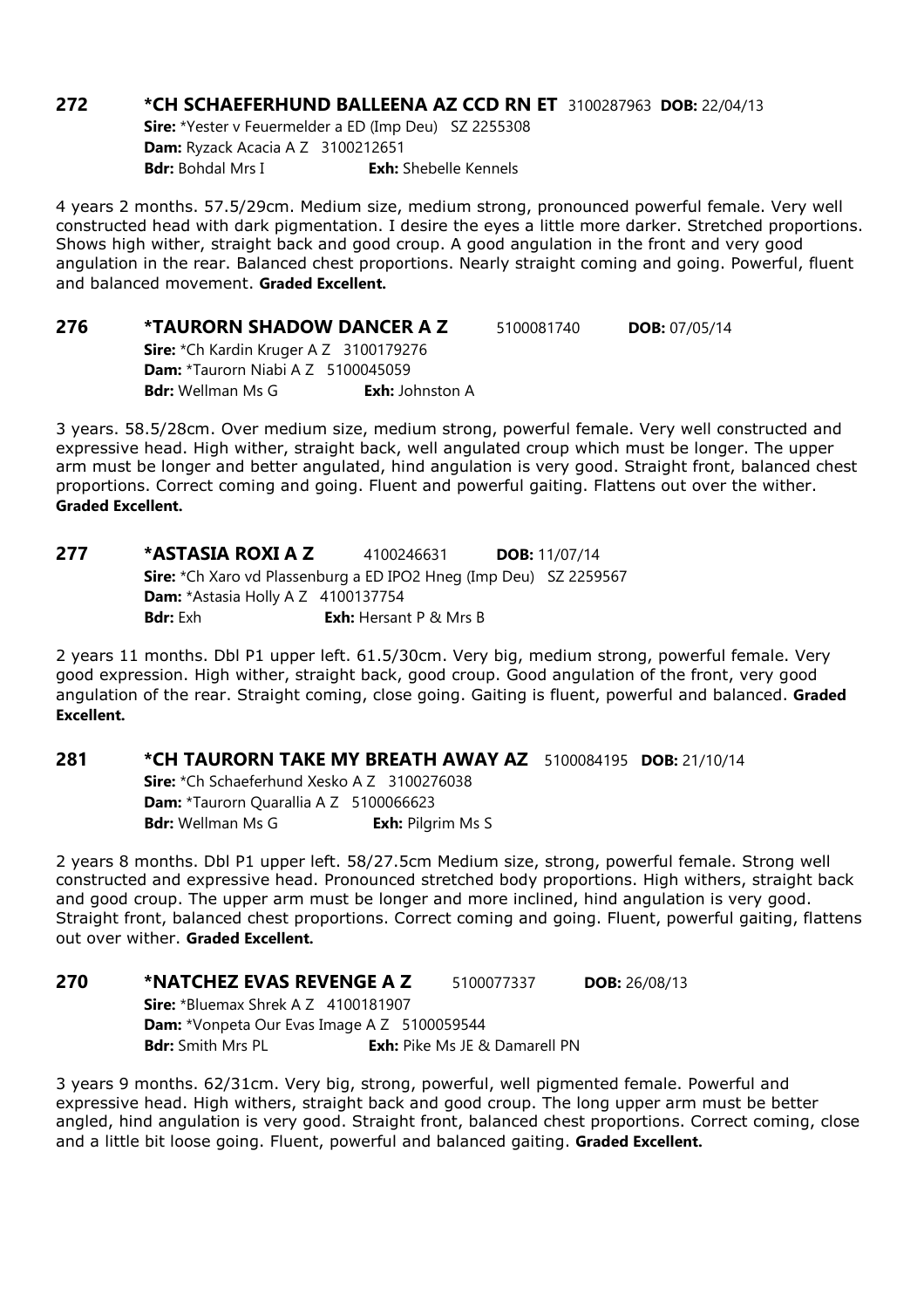282 \*KELEBEC AZURE SKY A Z 5100084818 DOB: 31/10/14 Sire: \*Hatto v Hühnegrab a ED SchHlll Hneg (Imp Deu) SZ 2192749 Dam: \*Keedara Naughty By Nature A Z 5100068562 **Bdr:** Kelebec Kennels **Exh:** Harley A & Tape Ms R

2 years 8 months. 60.5/28.5cm. Big, medium strong, powerful, very well pigmented and expressive female. Flat wither, straight back, pronounced steep croup. The upper arm should be longer and more inclined, rear angulation is very good. Straight front, pronounced under chest. Correct going, crosses over coming. Fluent gaiting but falls on the forehand. Graded Excellent.

**271 \*GRANDWEST QUEENIE A Z** 6100082029 **DOB:** 18/04/13 Sire: \*Ch Kwint v Juerikställ a ED Hneg (Imp Ndl) NHSB 2501936 Dam: \*Malisa v Finkenschlag a ED (Imp Gmy) SZ 2187743 Bdr: Willis DR & Mrs CM Exh: Cooke I & Mrs M/Rice J & Mrs M

4 years 2 months. 59/29.5cm. Over medium size, medium strong, pronounced and powerful female. Very well constructed head with good expression. Long proportions. High wither, straight back, croup must be longer. The upper arm should be longer and more inclined, rear angulation very good. Straight front, pronounced under chest which could be longer. Correct coming and going. Fluent and powerful gaiting. Graded Excellent.

| 274 | *DERHARV PURE BLONDE A Z                               |                         | 3100299249 | <b>DOB:</b> 11/12/13 |  |
|-----|--------------------------------------------------------|-------------------------|------------|----------------------|--|
|     | <b>Sire:</b> *Seigen Crunchies Time Out A Z 6100065462 |                         |            |                      |  |
|     | <b>Dam:</b> Derharv Gold Dust A Z 3100249842           |                         |            |                      |  |
|     | <b>Bdr:</b> Exh                                        | <b>Exh:</b> Kelly Mrs H |            |                      |  |

3 years 7 months. 61/29cm Big, strong, powerful, very well pigmented female. Very well constructed head and very good expression. High wither, straight back, good length but steep croup. Good angulation in the front, very good angulation in the rear. Correct coming and going. Powerful, fluent movement but falls a little on the forehand. Withdrawn with Judges permission – Limping.

| $1268$ $2269$ $3283$ $4280$ $54$ |  |  |
|----------------------------------|--|--|
|                                  |  |  |
| 11277 12281 13270 14282 15271    |  |  |

| <b>CHALLENGE BITCH LSC</b>     | *CH VLADIMIR GLAM I AM A Z |
|--------------------------------|----------------------------|
| <b>RES CHALLENGE BITCH LSC</b> | <b>EROICA EVEREST A Z</b>  |
|                                |                            |
| <b>CHALLENGE BITCH SC</b>      | *BABENBERG JACI A Z        |
| <b>RES CHALLENGE BITCH SC</b>  | *CH SHEPHERDHILL VENUS A Z |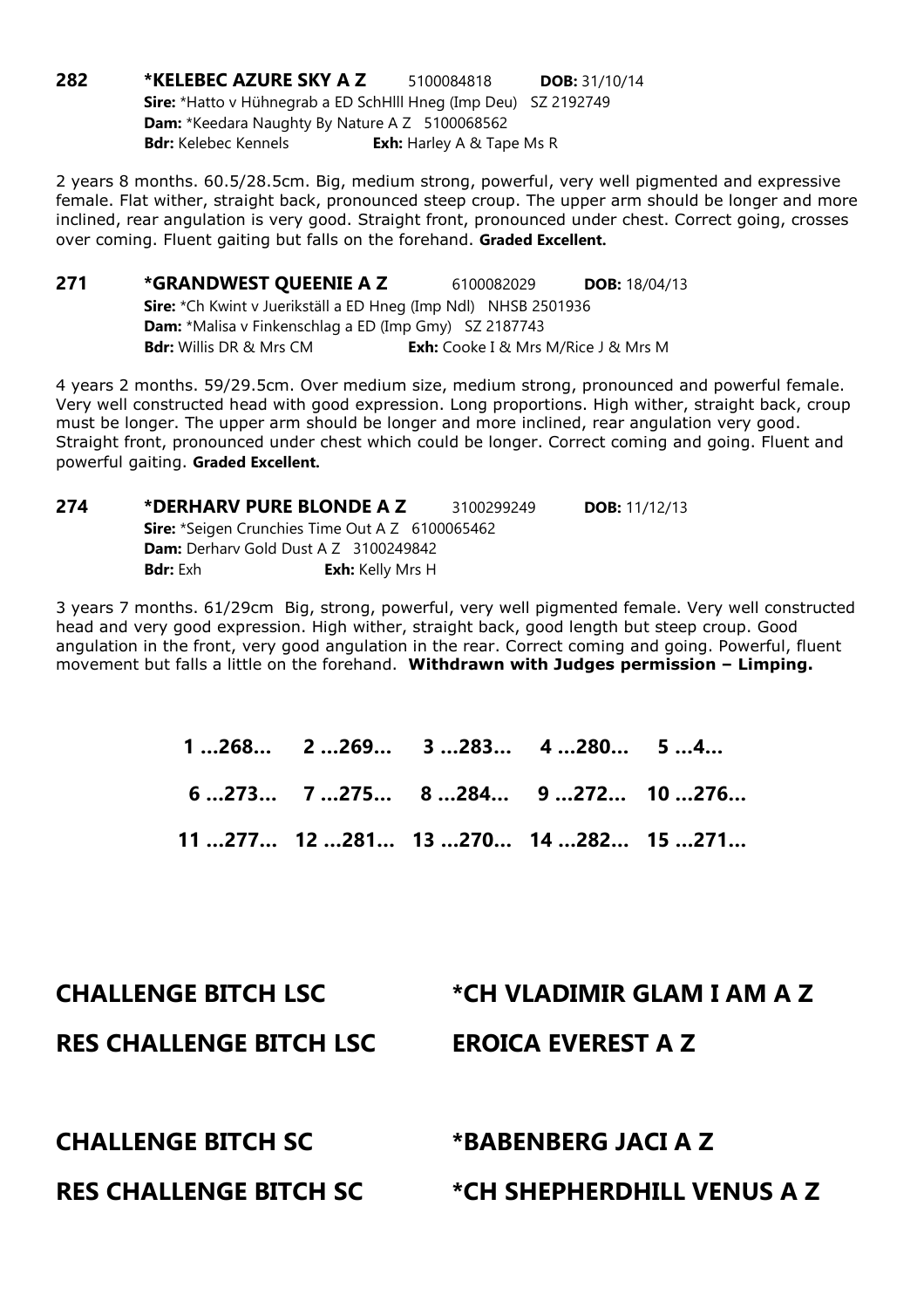# Long Stock Coat Baby Puppy Dog

| 285 | <b>LEBERHINE JERONIMOE</b><br><b>DOB: 02/01/17</b><br>5100097433           |  |  |  |  |
|-----|----------------------------------------------------------------------------|--|--|--|--|
|     | Sire: *Ch Xaro vd Plassenburg a ED IPO2 Hneg (Imp Deu) SZ 2259567          |  |  |  |  |
|     | <b>Dam:</b> *Ch Leberhine Umeeko A Z 5100077038                            |  |  |  |  |
|     | <b>Exh:</b> Drummond Mrs V<br><b>Bdr:</b> Leberhine Kennels                |  |  |  |  |
|     | <b>Graded Very Promising.</b>                                              |  |  |  |  |
| 287 | <b>BEAUTRAE XFACTOR (AI)</b><br>5100098222<br><b>DOB:</b> $04/02/17$       |  |  |  |  |
|     | Sire: *Gavin v Hasenborn a ED IPO2 SZ 2306316-SEM                          |  |  |  |  |
|     | <b>Dam:</b> *Ch Vladimir Insaitsable A Z 2100396786                        |  |  |  |  |
|     | <b>Exh:</b> Newnham D<br><b>Bdr:</b> West D                                |  |  |  |  |
|     | <b>Graded Very Promising.</b>                                              |  |  |  |  |
| 288 | <b>DAMONTE RYDERS ON THE STORM</b><br>5100098367<br><b>DOB:</b> $11/02/17$ |  |  |  |  |
|     | <b>Sire:</b> *Astasia Paca A Z 4100190308                                  |  |  |  |  |
|     | <b>Dam:</b> *Gr Ch Zukerpuppe Dina Bay A Z 2100365746                      |  |  |  |  |
|     | <b>Exh:</b> Drummond Mrs V<br><b>Bdr:</b> Exh                              |  |  |  |  |

Graded Very Promising.

1 …285… 2 …287… 3 …288…

# **STOCK COAT** Baby Puppy Dog

| 292 | <b>VONPETA JUST BYA HEAD (AI)</b><br>DOB: 09/02/17<br>5100098424<br>Sire: *Fremont Hells Bells A Z 2100355509-SEM |  |  |  |  |
|-----|-------------------------------------------------------------------------------------------------------------------|--|--|--|--|
|     | <b>Dam:</b> *Vonpeta Zipper Tee Doo Daa A Z 5100082950                                                            |  |  |  |  |
|     | <b>Bdr:</b> Damarell PN & Pike Ms JE<br><b>Exh:</b> Austin I                                                      |  |  |  |  |
|     | <b>Graded Very Promising.</b>                                                                                     |  |  |  |  |
| 294 | VONPETA JUST JACK OFF (AI)<br>5100098423<br>DOB: 09/02/17                                                         |  |  |  |  |
|     | Sire: *Fremont Hells Bells A Z 2100355509-SEM                                                                     |  |  |  |  |
|     | <b>Dam:</b> *Vonpeta Zipper Tee Doo Daa A Z 5100082950                                                            |  |  |  |  |
|     | <b>Bdr:</b> Damarell PN & Pike Ms JE<br><b>Exh:</b> Smith Ms C                                                    |  |  |  |  |
|     | <b>Graded Very Promising.</b>                                                                                     |  |  |  |  |
| 295 | <b>LAGO HERCULES</b> 5100098981<br><b>DOB: 03/03/17</b>                                                           |  |  |  |  |
|     | Sire: *Toby vd Plassenburg a ED SchHll IPO3 Hneg (Imp Gmy) SZ 2246259                                             |  |  |  |  |
|     | <b>Dam:</b> *Lago Firenze A Z 5100073713                                                                          |  |  |  |  |
|     | <b>Bdr:</b> Exh<br>Exh: Lago Kennels                                                                              |  |  |  |  |
|     | <b>Graded Very Promising.</b>                                                                                     |  |  |  |  |
| 293 | GILARISHA ALL ATTITUDE<br>5100098254<br><b>DOB:</b> 21/01/17                                                      |  |  |  |  |
|     | <b>Sire:</b> *Ch Alimanda Firewalker A Z 5100074495                                                               |  |  |  |  |
|     | Dam: *Gilarisha Ldyprimadonaprincess A Z 5100069858                                                               |  |  |  |  |
|     | <b>Bdr:</b> Gilarisha Kennels<br><b>Exh:</b> Crewdson Mrs J                                                       |  |  |  |  |
|     | <b>Graded Very Promising.</b>                                                                                     |  |  |  |  |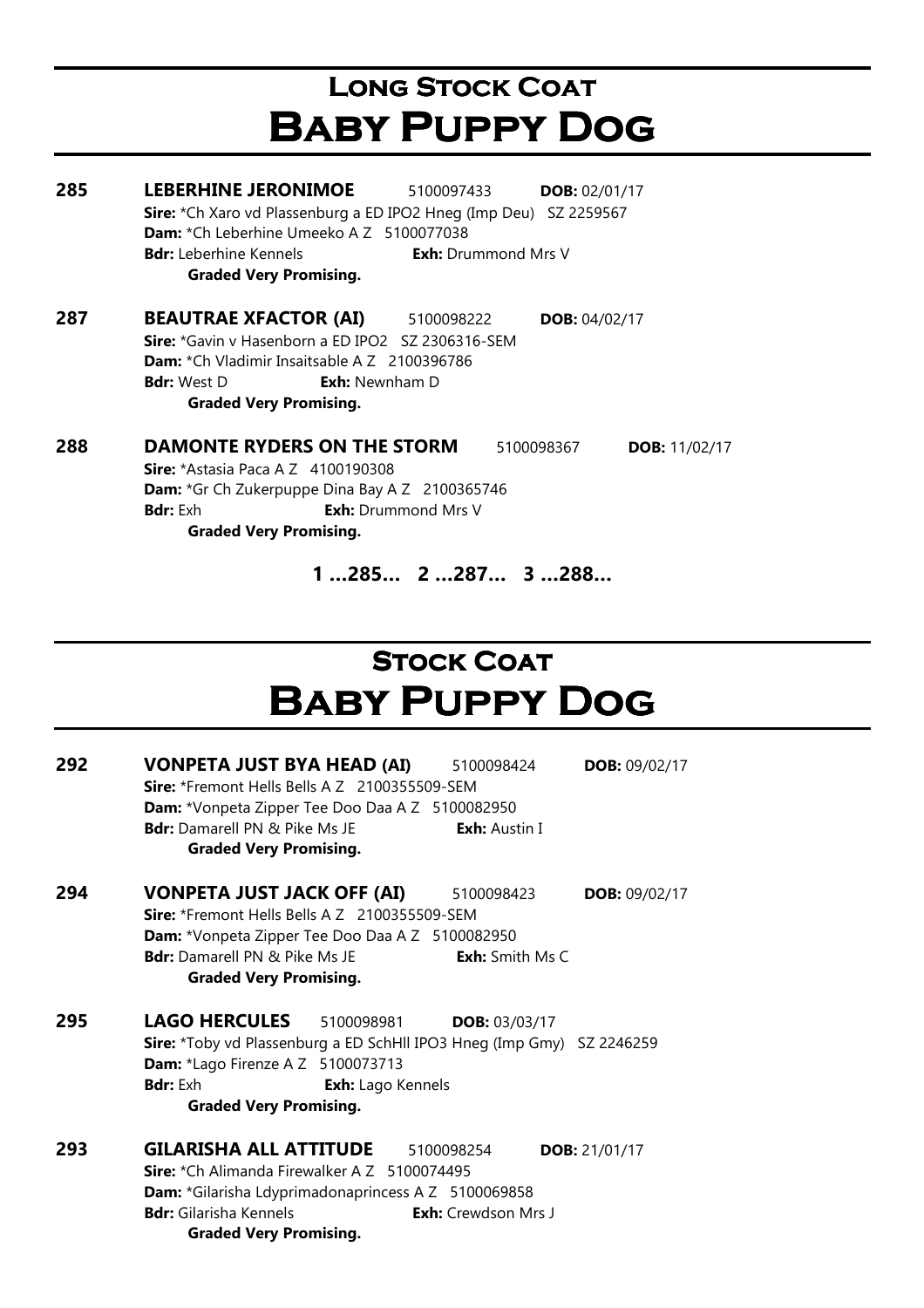296 SHEPROSE QUEST FOR POWER (AI) 5100098630 DOB: 09/03/17 Sire: \*Watson v Thermodos a ED IPO3 SZ 2298087-SEM Dam: \*Ch Sheprose Ive Got Morals A Z 5100084265 **Bdr:** Exh **Exh:** Owen Ms B Graded Very Promising. 290 GILARISHA BRAVO BRAVO 5100098261 DOB: 21/01/17 Sire: \*Ch Taurorn Navarre A Z 5100045062 Dam: \*Gilarisha Tia Maria A Z 5100077734 **Bdr:** Gilarisha Kennels **Exh:** Archbold Mrs R Graded Very Promising. 289 WYNGARAH SECRET GAMES 3100351800 DOB: 21/12/16 Sire: \*Sensen Mann Yokon a ED IPO3 Hneg (Imp Deu) FI45561/12 Dam: \*Ch Lewisland Hide N Seek A Z 5100076513 **Bdr:** McGinty Miss VE **Exh:** Berghofer C Graded Very Promising.

> 1 …292… 2 …294… 3 …295… 4 …293… 5 …296… 6 …290… 7 …289…

### **LONG STOCK COAT** Minor Puppy Dog

| 300 | <b>EROICA GLADIATOR</b>                                               | 5100096076                | <b>DOB:</b> 12/10/16                                 |                        |
|-----|-----------------------------------------------------------------------|---------------------------|------------------------------------------------------|------------------------|
|     | <b>Sire:</b> *Ch Eroica Catch Me If You Can A Z 5100077759            |                           |                                                      |                        |
|     | Dam: *Ch Vladimir Glam I Am A Z 2100368521                            |                           |                                                      |                        |
|     | <b>Bdr:</b> Leonard Mrs C                                             |                           | <b>Exh:</b> Leonard Mrs C/Jachmann Ms S & Harrison B |                        |
| 299 | <b>RIMERINI EXPECT THE UNEXPECTED</b>                                 |                           | 2100461968                                           | <b>DOB: 09/10/16</b>   |
|     | <b>Sire:</b> *Astasia Paca A Z 4100190308                             |                           |                                                      |                        |
|     | <b>Dam:</b> *Rimerini Always N Forever A Z 2100366102                 |                           |                                                      |                        |
|     | <b>Bdr:</b> Rimerini Kennels                                          | <b>Exh:</b> Stacey Mrs T  |                                                      |                        |
| 298 | <b>DELLARESS DEADLY NIGHT SHADE</b>                                   |                           | 3100348712                                           | <b>DOB:</b> $06/10/16$ |
|     | Sire: *Toby vd Plassenburg a ED SchHll IPO3 Hneg (Imp Deu) SZ 2246259 |                           |                                                      |                        |
|     | <b>Dam:</b> Dellaress Kalani A Z 3100203594                           |                           |                                                      |                        |
|     | <b>Bdr:</b> Exh                                                       | <b>Exh:</b> Colenso Mrs J |                                                      |                        |
|     |                                                                       |                           |                                                      |                        |

1 …300… 2 …299… 3 …298…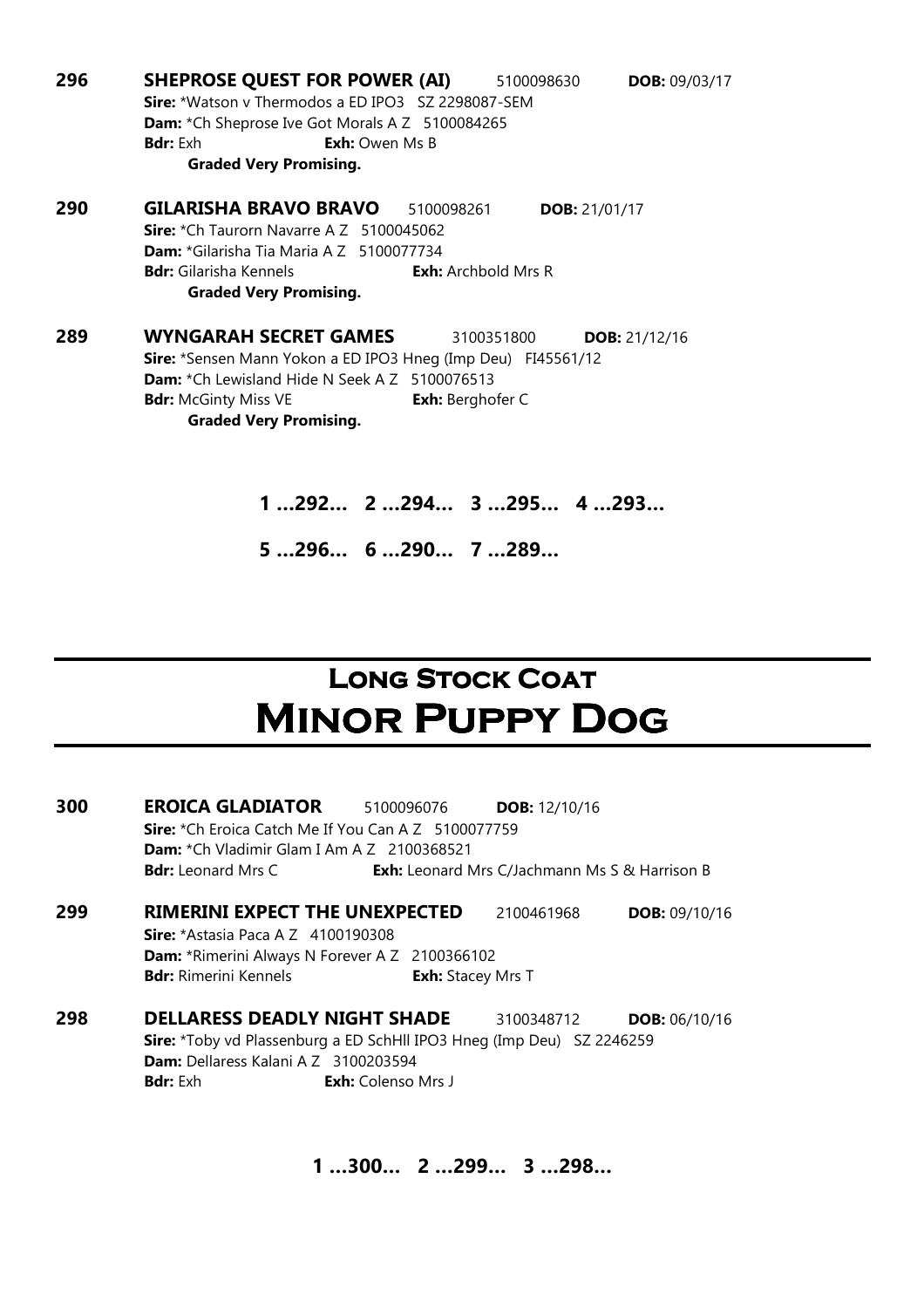### **STOCK COAT** Minor Puppy Dog

301 METALHOUND ASTRONOMY 5100095787 DOB: 03/10/16 Sire: \*Ch Calle v Westervenn a ED IPO2 Hneg (Imp Deu) SZ 2281138 Dam: \*Taurorn Shadow Dancer A Z 5100081740 **Bdr:** Metalhound Kennels **Exh:** Johnston A Graded Very Promising.

303 JAYSHELL PAJERO 3100348665 DOB: 26/10/16 Sire: \*Labo v Schollweiher a ED SchHlll IPO3 (Imp Gmy) SZ 2252448 Dam: \*Jayshell Kenzie A Z 3100311547 **Bdr:** McDermott Mrs N **Exh:** McDermott P & Mrs N Graded Very Promising.

305 STOLZERHUND MASTER MANIPULATOR 5100096625 DOB: 4/11/16 Sire: \*Ch Schaeferhund Xesko A Z 3100276038 Dam: \*Leppsdorf Tilly A Z 5100079036 **Bdr:** Exh **Exh:** Quinn Mrs L Graded Very Promising.

1 …301… 2 …303… 3 …305…

### LONG STOCK COAT PUPPY DOG

307 GILARISHA ZIG ZAG 5100095771 DOB: 26/08/16 Sire: \*Ch Shernaa Pakros a ED IPO2 HT Hneg (Imp UK) AP02551901 Dam: \*Gilarisha Twist of Fate A Z 5100077732 **Bdr:** Gilarisha Kennels **Exh:** Archbold Mrs R Graded Very Promising.

1 …307…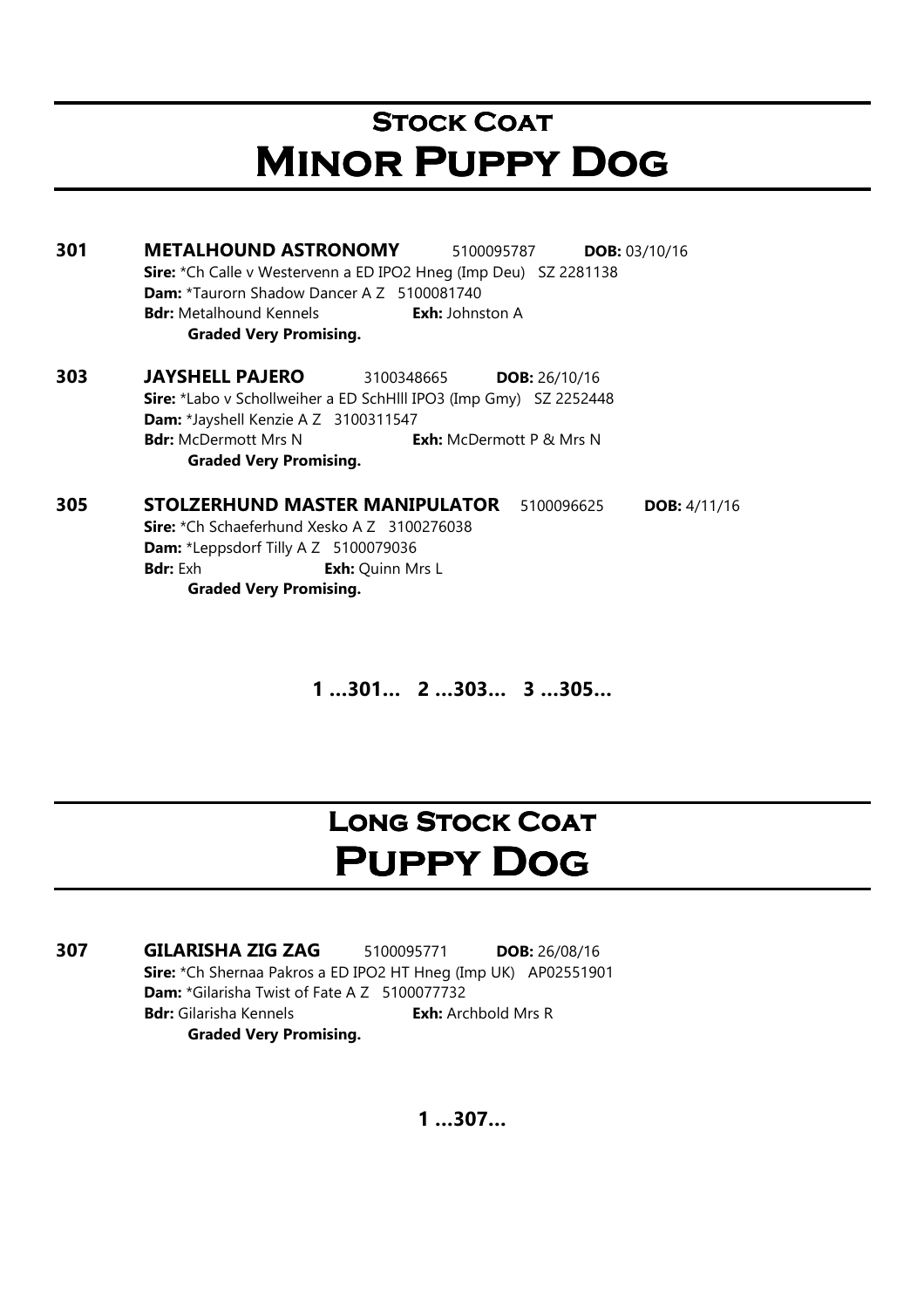### **STOCK COAT** Puppy Dog

308 FREINHAUF HASTA LAVISTA BABY 6100101578 DOB: 20/08/16 Sire: \*Gerry y Schacher a ED (Imp Deu) SZ 2242827 Dam: \*Pedra Degli Achei HD ED (Imp Ita) ROI 12/15586 Bdr: Knuckey KR, Mrs RT & CA Exh: McGinty Miss VE Graded Very Promising. **309 VONDELRAE AM I THE ONE** 5100095999 **DOB:** 02/09/16 Sire: \*Odin delle Terre Matildiche HD ED IPO1 Hneg (Imp Ita) LOI 09/144632

Dam: \*Winola Lana Del Rey A Z 4100222182 Bdr: Phillis J & McIntosh Ms L Exh: Jones Mrs R Graded Very Promising.

1 …308… 2 …309…

### **LONG STOCK COAT** Junior Dog

310 KARABACH NIGHT FORCE 3100341091 DOB: 15/04/16 Sire: \*Veneze Lutz a ED IPO2 Hneg (Imp UK) 2032CZ Dam: \*Sadria Tillys Pepper A Z 2100403602 Bdr: Carter J Exh: Kelly Mrs H

14 months. 65.5/30cm. A big, medium strong, powerful male with very good pigmentation and very good expression. Very good body proportions. High withers, straight back, good croup however could be a little better angled. Front and hindquarter angulation is very good. Shows a straight front, balanced chest proportions. Nearly straight coming and going. Powerful, fluent and well balanced gaiting. Graded Very Good.

1 …310…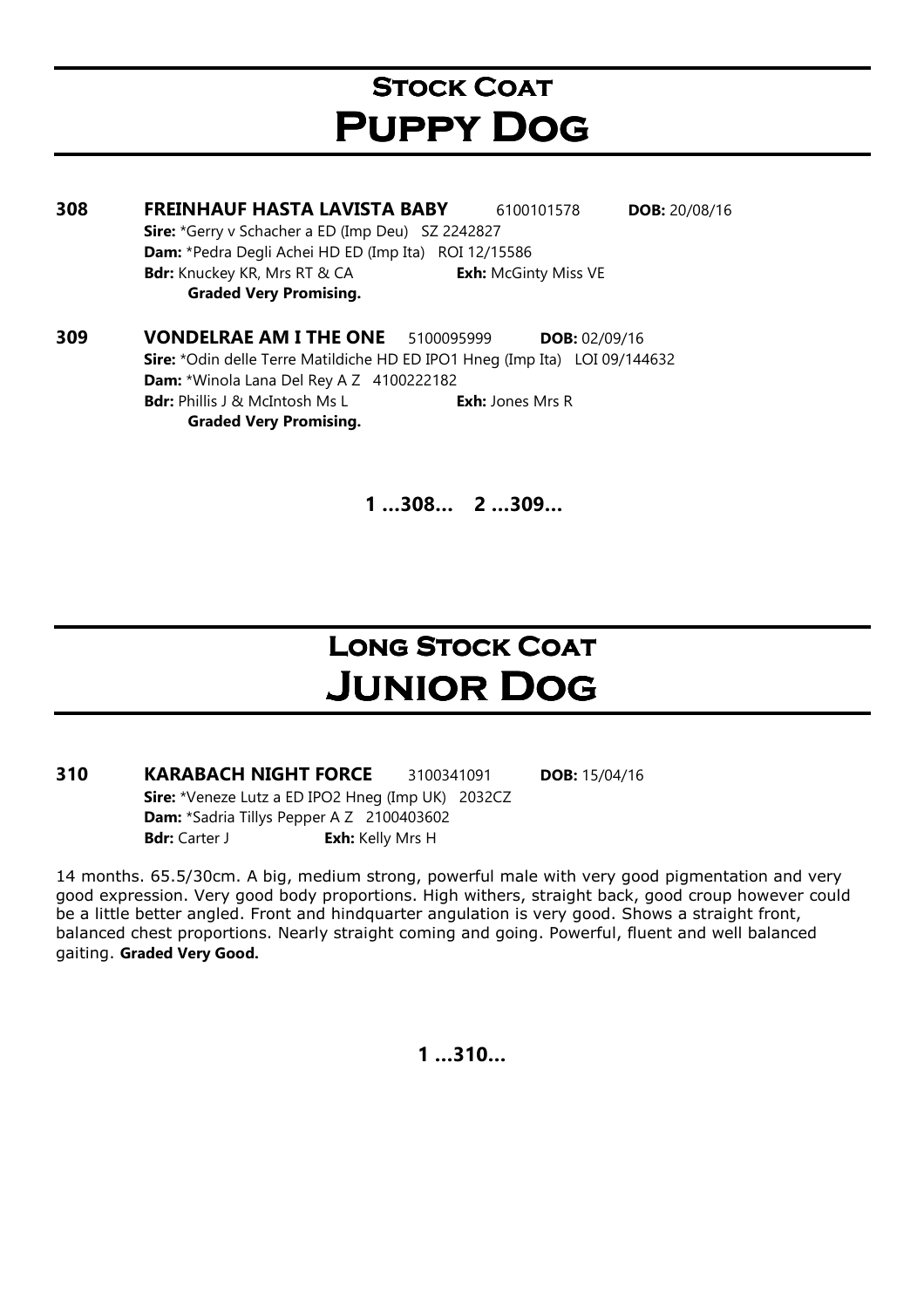### **STOCK COAT** Junior Dog

**315 BABENBERG OLLIE** 5100094197 DOB: 10/06/16 Sire: \*Ch Xaro vd Plassenburg a ED IPO2 Hneg (Imp Deu) SZ 2259567 Dam: \*Charon v Overledingerland a ED SchHl (Imp Gmy) SZ 2229718 Bdr: Exh **Exh:** Babenberg Kennels

12 months. 64.5/31cm. Over medium size, strong, powerful male with very good pigmentation. With his dark mask I wish his eyes a little bit darker. High wither, straight back, correct angled croup but could be a little bit longer. Good angulation in the front, very good angulation in the back. Correct front. Correct coming and going. Fluent, powerful, far reaching and well balanced gaiting. Graded Very Good.

**313 ALIMANDA SMOOTH OPERATOR** 5100093888 **DOB:** 21/05/16 Sire: \*Juwika Destroyer a ED IPO3 (Imp Den) DK 18097/2012 Dam: \*Bruangie Something To Follow A Z 5100052776 **Bdr:** Exh **Exh:** Alimanda Kennels

12½ months. 66/31cm. Big, medium strong, powerful male with very good pigmentation. Good expression. High wither, straight back, a little steep croup which should be longer. Good angulation in the front, very good angulation in the rear. Straight in front, balanced chest proportions. Nearly straight coming and going. Fluent and powerful gaiting. Graded Very Good.

#### 311 VONRAUTEN XC STUNNING BIG BEAR 5100092983 DOB: 18/02/16 Sire: \*Ch Schaeferhund Xesko A Z 3100276038 Dam: Shomemagic Chaos Chrystal 5100066954

**Bdr:** Exh: Mitchell Ms G

16 months. Dbl P1 upper left. 64.5/30cm. Over medium size, medium strong, powerful, stretched male with very good pigmentation. Good expression. High wither, straight back, good angle of the croup but should be longer. The upper arm should be longer and better inclined, rear angulation is very good. Straight front, balanced chest proportions. Correct going, wide coming. Powerful and fluent gaiting. Graded Very Good.

314 VONDOUSSA DUTCHCOURAGE 5100093969 DOB: 31/05/16 Sire: \*Sup Ch Vonpeta Ugottabekidding A Z 5100073113 **Dam:** \*Ch Vondoussa X Marks The Spot A Z ET 5100070647 Bdr: Exh **Exh:** Vondoussa Kennels

12 months. Slightly tight bite. 64.5/31cm. Over medium size, strong, well pigmented and powerful male. Strong, expressive and powerful head. Flat wither, straight back, pronounced steep croup. The upper arm must be longer and more anguled, hind angulation is very good. Nearly straight in front, balanced chest. Correct going, crosses over coming. Fluent gaiting, falling on the forehand. Graded Very Good.

1 …315… 2 …313… 3 …311… 4 …314…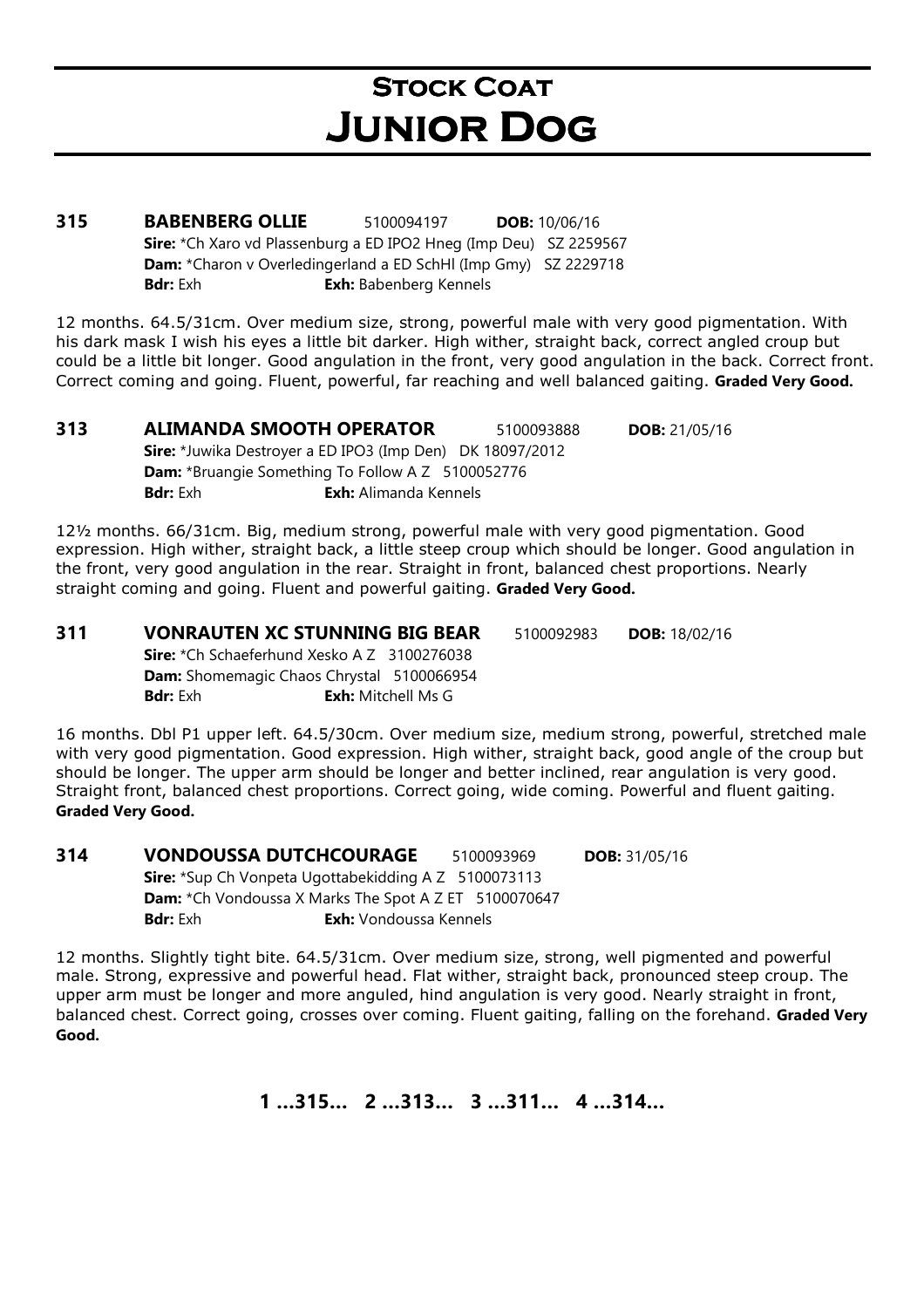# LONG STOCK COAT Intermediate Dog

| 317 | *EROICA EROTIC ERIK A Z                                    | 5100090515                             | <b>DOB:</b> $04/11/15$ |
|-----|------------------------------------------------------------|----------------------------------------|------------------------|
|     | <b>Sire:</b> *Ch Eroica Catch Me If You Can A Z 5100077759 |                                        |                        |
|     | <b>Dam:</b> $*$ Ch Vladimir Glam I Am A Z 2100368521       |                                        |                        |
|     | <b>Bdr:</b> Leonard Mrs C                                  | <b>Exh:</b> Phillis J & McIntosh Mrs L |                        |

19 months. 64.5/30cm. Big, strong and powerful male with very good pigmentation. Very well constructed head with very good expression. High wither, straight back, croup should be longer. Upper arm should be a little bit longer and better anguled, very good hind angulation. Straight front. Straight going, crosses over coming. Fluid, powerful and balanced gaiting. Graded Very Good.

**316 \*STELLIKO ARKHAM KNIGHT A Z 5100090160 DOB: 24/09/15** Sire: \*Ch Calle v Westervenn a ED IPO2 Hneg (Imp Deu) SZ 2281138 Dam: \*Keedara Portuguese Tart A Z 5100074590 **Bdr:** Exh **Exh:** Brodie M & L

21 months. Dbl P1 upper right. 64/29.5cm. Over medium size, strong, powerful male with very good pigmentation and a lot of expression. High wither, straight back, good length of croup but too pronounced in angulation. The upper arm should be longer and more inclined, the hind angulation is very good. His front is straight, chest proportions are balanced. Coming and going are straight. Shows a fluid and balanced gait. Graded Very Good.

1 …317… 2 …316…

### **STOCK COAT** Intermediate Dog

#### **325 \*JAYSHELL NEBRASKA A Z 3100332848 DOB: 04/12/15** Sire: \*Fremont Hells Bells A Z 2100355509

Dam: \*Ch Jayshell Winona A Z 3100233082 Bdr: McDermott Mrs N<br>
Exh: McDermott Mrs S

18 months. Dbl P1 upper left. 64.5/29.5cm. Over medium size, medium strong, powerful, very well pigmented and very well constructed male with an expressive head. high wither, dip behind, sloped croup which should be longer. Good angulation in the front, very good angulation in the rear. Straight front, pronounced under chest. Correct coming and going. Fluid, powerful and well balanced gaiting. Graded Very Good.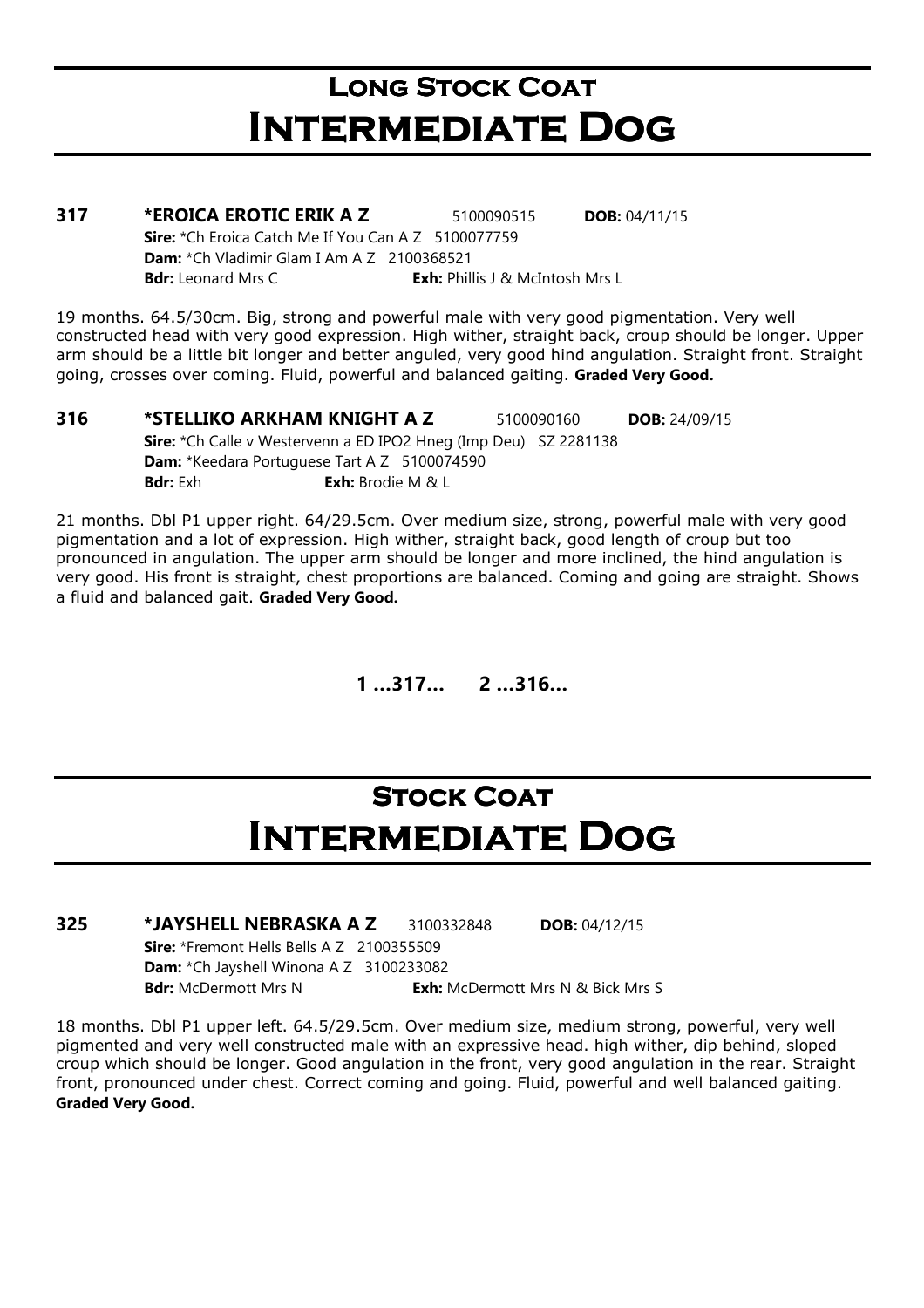**321 FLYINGRICH USHER A Z** 5100090390 **DOB:** 27/10/15 **Sire: \*Bluemax Shrek A Z 4100181907** Dam: \*Flyingrich Rihanna A Z 5100065686 **Bdr:** Exh **Exh:** Richards Ms K

20 months. 64/29.5cm. Over medium size, medium strong, powerful, very well pigmented male. Very well constructed head, eyes could be a little bit darker. The expressive dog has a high wither, straight back and well angulated croup which should be a little longer. The upper arm and shoulder should be longer and better angled, very good hind angulation. Straight in front, pronounced under chest. Correct coming and going. Fluent and powerful gaiting. Graded Very Good.

**322 \*ARRISTAR LYKA HURRICANE A Z 3100331961 DOB: 11/11/15** Sire: \*Sensen Mann Yokon a ED IPO3 (Imp Fin) FI45561/12 Dam: \*Harlerose Angel A Z 3100294285 Bdr: Exh **Exh:** Urie Mrs J

19 months. 64/31cm. Over medium size, medium strong, powerful, very well pigmented male with a very expressive head, High wither, straight back, steep croup which could be a little bit longer. Upper arm could be longer and better angled, very good hindquarter angulation. Straight front, pronounced under chest, hopefully will get little longer when fully developed. Correct going, crosses over coming. Fluent, powerful and balanced gaiting. Graded Very Good.

| 324 | *ALBATA NICCO A Z                                                      | 4100263758                             | <b>DOB:</b> $15/07/15$ |
|-----|------------------------------------------------------------------------|----------------------------------------|------------------------|
|     | <b>Sire:</b> *Hatto v Hühnegrab a ED SchHlll Hneg (Imp Deu) SZ 2192749 |                                        |                        |
|     | <b>Dam:</b> *Albata Havanna A $Z$ 4100110336                           |                                        |                        |
|     | <b>Bdr:</b> $F \& C$ Aili                                              | <b>Exh:</b> Aili F & C/Zandrac Kennels |                        |

23 months. 64.5/29.5cm. Over medium size, medium strong, powerful, very well pigmented male. Very well constructed head with very good expression. High wither, straight back, very good croup. Good angulation in the front, very good angulation in the back. Under chest is pronounced. Coming and going is straight. Movement is fluid, powerful and balanced. Graded Very Good.

**320 CH CRAISAN CANTO A Z** 5100085594 **DOB:** 16/01/15 Sire: \*Hatto v Hühnegrab a ED SchHlll Hneg (Imp Gmy) SZ 2192749 Dam: \*Taurorn Roxanne A Z 5100072550 Bdr: Haysman R & Mrs J Exh: Haysman R & Mrs J/Pilgrim Ms S/Wellman Ms G

2½ years. 63.5/31.5cm. Medium size, strong, powerful male that is well constructed with a powerful, expressive head. He shows pronounced length of body. High wither with a peak, good croup. The upper arm should be longer and better angulated, hind angulation is very good. Straight front, pronounced under chest. Pigeon toed coming and going. His gaiting is fluent but should show more power. Graded Very Good.

**323 JAKLEM COURAGE UNDER FIRE A Z** 5100012521 **DOB:** 18/11/15 Sire: \*Ch Alimanda Fire Walker A Z 5100074495 Dam: \*Jaklem Angelina J A Z 5100006728 Bdr: Grigson Mrs J Exh: Percival N

19 months. 63.5/29.5cm. Medium size, medium strong, powerful male. Good head and expression. High wither, straight back, steep croup that must be longer. Upper arm must be longer and better angled, hindquarter angulation is very good. He has a straight front, short under chest. Correct coming and going. Fluent gaiting. Graded Very Good.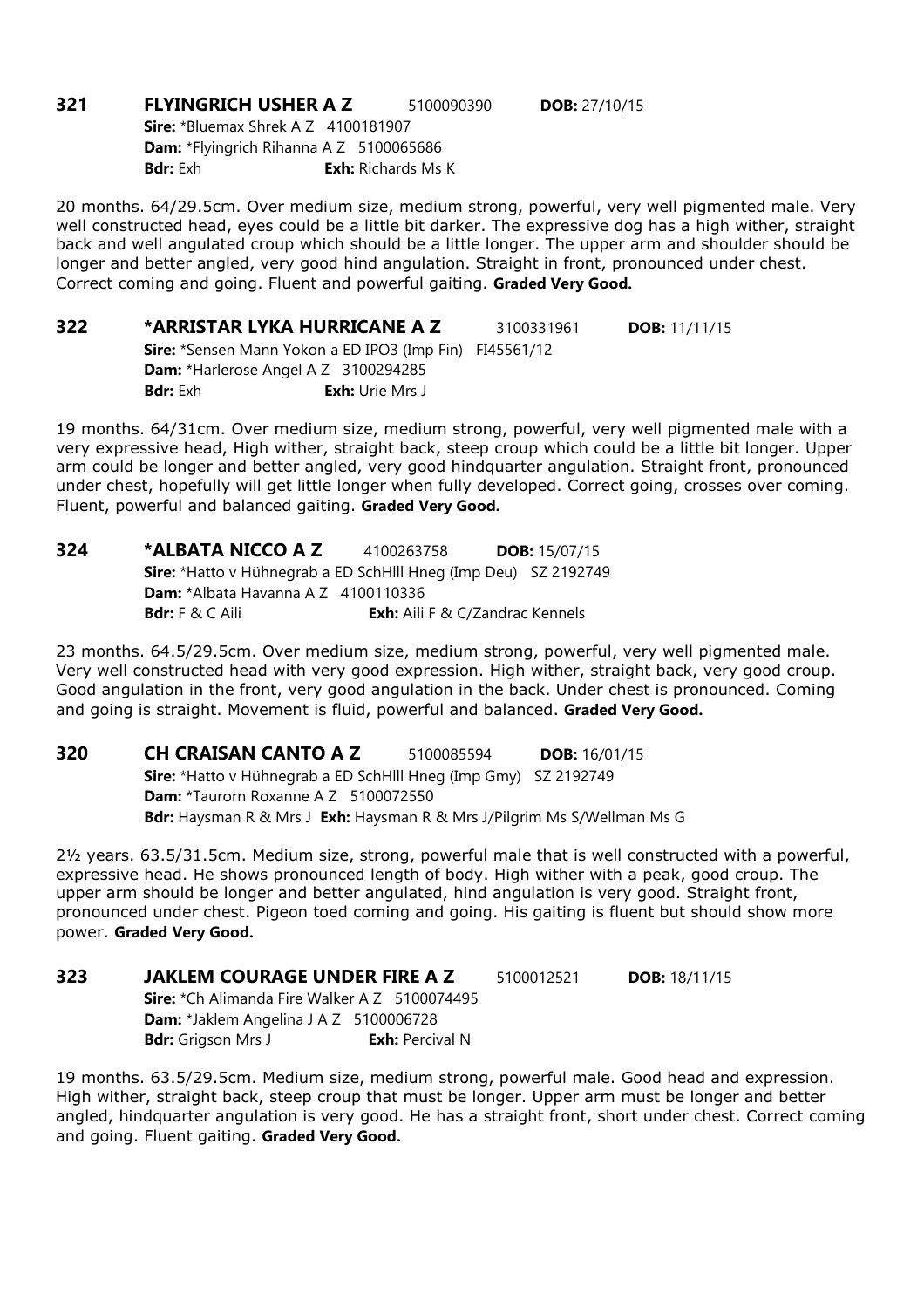318 \*KINGKESHA ARTHEN A Z 5100084412 DOB: 09/11/14 Sire: \*Ch Orrinshir Elton John A Z ET 3100161863 Dam: \*Sannjesa Living The Dream A Z 3100281580 Bdr: Kingkesha Kennels **Exh:** Hogan D

2½ years. Dbl P1 upper left. 67.5/33cm. Very big, medium strong and powerful male with very good pigmentation and expression. High wither straight back, pronounced steep croup. Good angulation in the front, very good angulation in the back. He has a straight front and pronounced under chest. Correct going, crosses over coming. He shows us a fluid and balanced gait. Graded Very Good.

1 …325… 2 …321… 3 …322… 4 …324…

5 …320… 6 …323… 7 …318…

### LONG STOCK COAT Open Dog

326 \*CH GRUNDELHARDT CIRCLE OF LIFE (AI) AZ 5100080730 DOB: 26/02/14 Sire: \*Ray v Fichtenschlag a ED SchHlll Hneg (Imp Deu) SZ 2154538-SEM Dam: \*Grundelhardt Tainted Love A Z HT 5100057322 Bdr: Cocks PJ & Mrs JM Exh: Murphy R & S

3 years 4 months. 67/31.5cm. Very big, strong, powerful male with very good pigmentation. Well formed head and very good expression. Pronounced length of body. High wither, straight back and good croup. The upper arm and shoulder are well angled, hind angulation is very good. Front is a little bit east/west and the pasterns are a little bit soft. Chest proportions are well balanced. Coming is a little bit loose, going a little bit close. His gaiting is fluent, powerful and well balanced. Graded Excellent.

1 …326…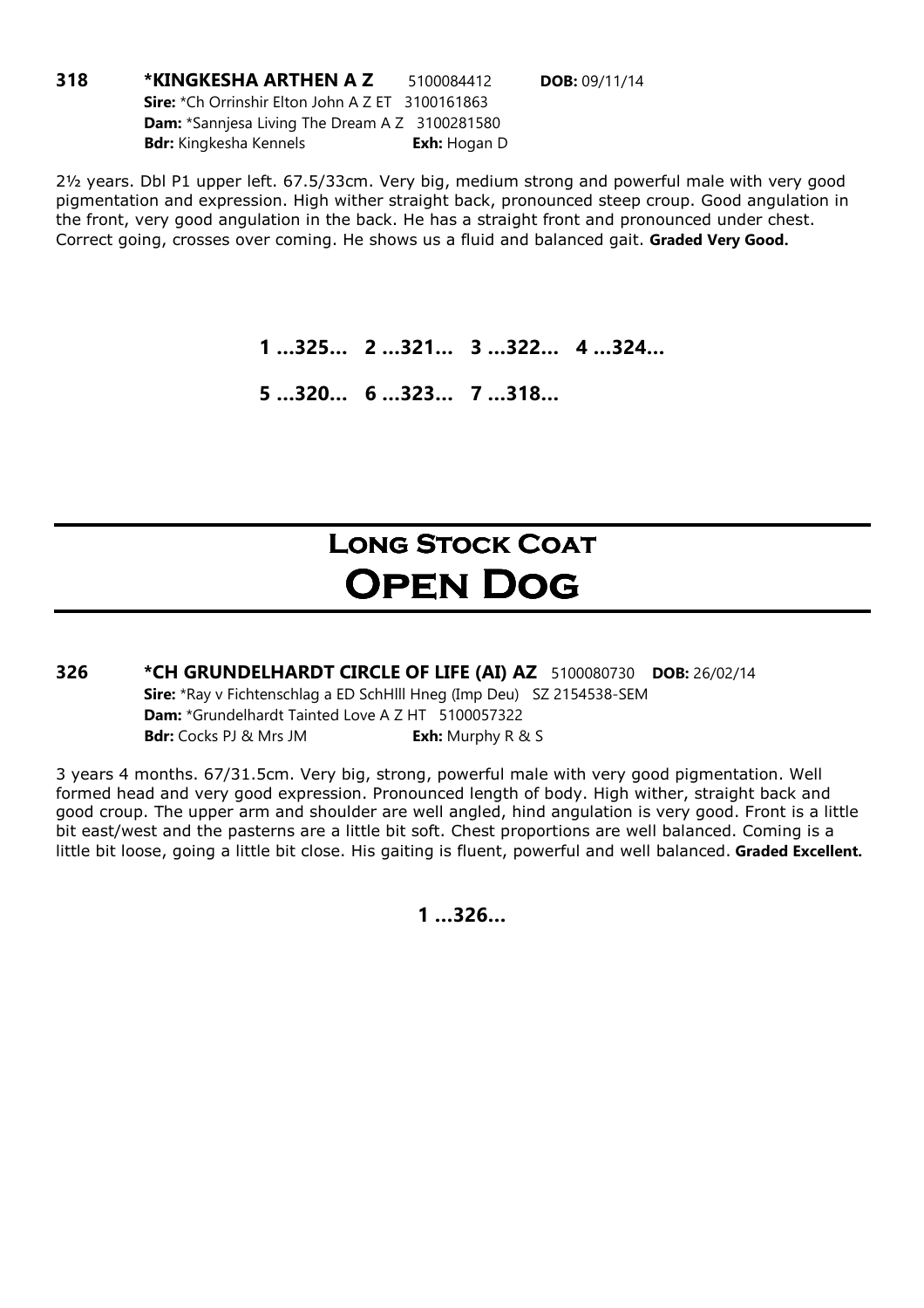### **STOCK COAT** Open Dog

#### 327 \*CH XARO vd PLASSENBURG a ED IPO2 Hneg (Imp Deu) SZ 2259567 DOB: 11/11/10

Sire: \*Remo v Fichtenschlag a ED SchHlll (Deu) SZ 2208401 Dam: \*Wendy vd Piste Trophe a ED SchHlll (Deu) SZ 2225022 **Bdr:** Hassgall W **Exh:** Jones A & Mrs R

6 years 7 months. 65.5/30.5cm. A big strong, powerful, very well pigmented male. Very well constructed and expressive head. High wither, straight back, good croup. Good angulation in the front, very good in the rear. Correct front, balanced chest proportions. Correct coming and going. Showing a fluent, powerful, far reaching and well balanced gait. Graded Excellent.

328 \*CH CALLE v WESTERVENN a ED IPO2 (Imp Deu) SZ 2281138 DOB: 04/05/12 Sire: \*Labo v Schollweiher a ED SchHl IPO3 (Imp Deu) SZ 2252448 Dam: \*Zimba v Westervenn a ED SchHll SZ 2242551 **Bdr:** Jurgens R **Exh:** Collins SJ & Mrs C

5 years. 66.5/31.5cm. Big, medium strong, powerful, very well constructed and pigmented male with an expressive head. High wither, straight back, good croup. The upper arm could be a little better angled, hind angulation is very good. Straight front, balanced chest proportions. Nearly straight coming and going. Powerful, fluent and balanced gaiting. Graded Excellent.

334 \*CONBHAIREAN KARLOS a ED (Imp UK) AR02244101 DOB: 07/03/14 Sire: \*Diambo v Fichtenschlag a ED IPO3 (Imp Deu) SZ 2274978 Dam: \*Conbhairean Quella a ED (UK) SZ 2236531 **Bdr:** Macdonald Ms H & Greer D **Exh:** Jones A & Mrs R

3 years 3 months. 66.5/33cm. Very big, strong, pronounced powerful male with very good pigmentation. Very good expression. High wither, straight back, the sloped croup should be longer. The long upper should be a little more angled, hind angulation is very good. He shows us a nearly straight front, the under chest could be a little bit longer. Correct coming and going. Fluid, balanced and powerful gaiting. Graded Excellent.

5 \*CH SCHAEFERHUND LOGUN (AI) A Z 3100171518 DOB: 16/01/15 Sire: \*Nino v Tronje a ED SchHlll (Imp USA) SZ 2210253-SEM Dam: \*Schaeferhund Xeena A Z 3100276041 Bdr: Bohdal Mrs I Exh: Owen Ms B

2½ years. 64/30cm. Over medium size, medium strong, powerful, very well pigmented male. Masculine head, good expression. High wither, straight back, the sloped croup must be longer. The upper arm should be longer and better angled, very good hind angulation. Straight front, a little short under chest. Straight coming and going. Fluent, powerful, far reaching and well balanced gaiting. Graded Excellent.

330 \*SUP CH VONPETA UGOTTABEKIDDING AZ 5100073113 DOB: 04/12/12 Sire: \*Toby vd Plassenburg a ED SchHll IPO3 Hneg (Imp Deu) SZ 2246259 Dam: \*Ch Vonpeta Champagne A Z 5100036846 Bdr: Pike Ms JE & Damarell PN Exh: Pike Ms JE/Damarell PN/O'Loughlin A

4½ years. 64/32.5cm. Over medium size, medium strong, pronounced powerful male. Very masculine, expressive head. High wither, straight back, very good croup. The upper arm should be longer and better angled, very good hind angulation. Straight front. Straight going, slight cross over coming. Fluent, powerful and balanced gait. Graded Excellent.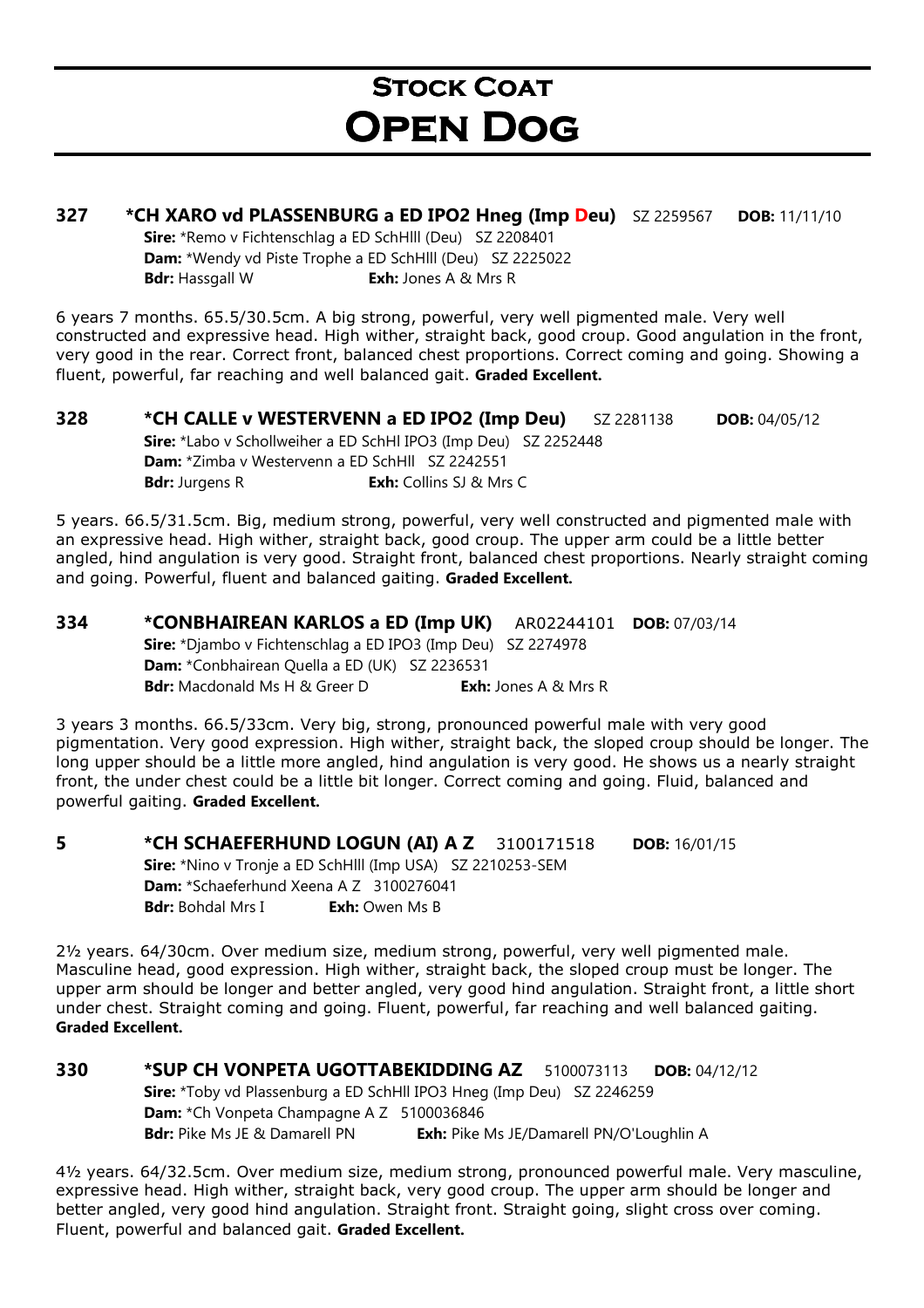**331 \*ZANDRAC THE HARD WAY A Z 3100283245 DOB: 07/01/13** Sire: \*Toby vd Plassenburg a ED SchHll IPO3 Hneg (Imp Gmy) SZ 2246259 Dam: \*Grundelhardt Quest For Gold A Z 5100051880 **Bdr:** Jones A & Mrs R **Exh:** Dobson/Jones

4½ years. Dbl P1 upper left. 67/32cm. Very big, strong, powerful, very well pigmented male. Masculine head with very good expression. High withers, straight back, good croup. The long upper arm should be better angled, hind angulation very good. Straight front. Balanced chest proportions. Correct coming a little bit loose going. Fluent, powerful and well balanced gaiting. Graded Excellent.

#### **332 \*CH KILLARA SUMMER HEIGHTS A Z TD** 3100283304 DOB: 14/01/13

Sire: \*Ch Orrinshir Elton John A Z ET 3100161863 Dam: Dual Ch (T) TS, Gr Ch, Neut Ch Killara Padraigin A Z RA 3100148529 **Bdr:** Howard P & Mrs D **Exh:** Mcphan C & Dejong Miss F

4½ years. 63.5/32.5cm. Medium size, strong, pronounced powerful male. Masculine head with good expression. High withers, straight back, the well sloped croup could be a little longer. The upper arm and shoulder should be a little longer and better angulated, hind angulation very good. He shows us a straight front and a very pronounced under chest. Correct coming and going. Fluent gaiting but I wish to see more power. Graded Excellent.

#### 333 \*SUNDANEKA YOUNG GUN A Z 2100392822 DOB: 04/10/13 Sire: \*Ch Ustinov v Römerland a ED SchHlll (Imp Deu) SZ 2188759 Dam: \*Sundaneka Dark Diamond A Z 2100320870 **Bdr:** Stevenson GD & K **Exh:** Wellman Ms G

3 years 8 months. 65.5/31.5cm. A big, strong, powerful, well constructed and very well pigmented male with an expressive head. High withers, straight back, the well angled croup must be longer. The upper arm and shoulder should be longer and better angulated, hind angulation very good. Pasterns a little soft. Shows us a straight front and a pronounced under chest which should be a little longer. Correct going, a little cross over coming. His gaiting is fluent and powerful. Graded Excellent.

> 1 …327… 2 …328… 3 …334… 4 …5… 5 …330… 6 …331… 7 …332… 8 …333…

#### CHALLENGE DOG LSC KARABACH NIGHT FORCE

RES CHALLENGE DOG LSC \*EROICA EROTIC ERIK A Z

#### CHALLENGE DOG SC

#### \*CH XARO vd PLASSENBURG a ED IPO2 Hneg (Imp Deu)

RES CHALLENGE DOG SC BABENBERG OLLIE